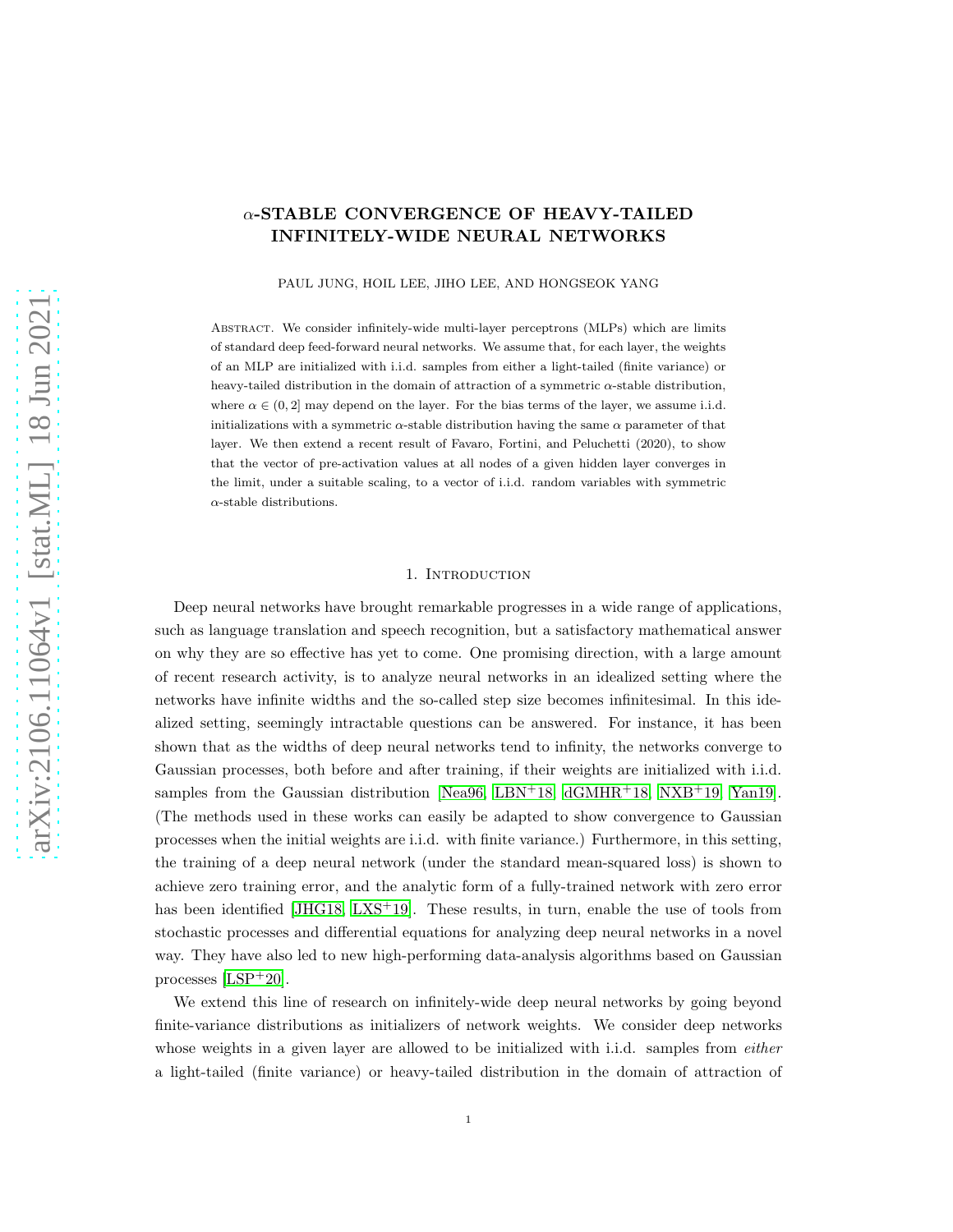a symmetric stable distribution, and show that as the widths of the networks increase, the networks at initialization converge to symmetric  $\alpha$ -stable processes. Although neural networks with possibly heavy-tailed initializations are not common, their potential for modeling heavytailed data was recognized early on by [\[WS99\]](#page-24-6), and even the convergence of an infinitely-wide yet shallow neural network under non-Gaussian initialization was shown in the 90's [\[Nea96\]](#page-24-0). Recently, Favaro, Fortini, and Peluchetti extended such convergence results from shallow to deep networks [\[FFP20\]](#page-23-2). Our work is built on this result, as we next explain.

Favaro et al. considered multi-layer perceptrons (MLPs) having large width  $n$ , and having i.i.d. weights with a symmetric  $\alpha$ -stable (S $\alpha$ S) distribution of scale parameter  $\sigma_w$ . A random variable X is said to have a S $\alpha$ S distribution, if its characteristic function takes the form, for  $0 < \alpha \leq 2$ ,

$$
\psi_X(t) := \mathbf{E}e^{itX} = e^{-|\sigma t|^{\alpha}}
$$

for some constant  $\sigma > 0$  called the scale parameter. In the special case  $\alpha = 2$ , X has a Gaussian distribution with variance  $2\sigma^2$  (which differs from standard notation in this case, by a factor of 2).

The results of Favaro et al. showed that as n tends to  $\infty$ , the arguments of the nonlinear activation function  $\phi$ , in any given hidden layer, converge jointly in distribution to a product of  $S\alpha S(\sigma_\ell)$  distributions with the same  $\alpha$  parameter. The scale parameter  $\sigma_\ell$  differs for each layer l; however, an explicit form was provided as a function of  $\sigma_w$ , the input  $\mathbf{x} = (x_1, \ldots, x_I)$ , and the distribution of bias terms which have a  $S\alpha S(\sigma_B)$  distribution for some  $\sigma_B > 0$ . They also showed that as a function of  $x$ , the joint distribution described above is an  $\alpha$ -stable process anddescribed the spectral measure ([\[ST94,](#page-24-7) Sec. 2.3]) of this process at points  $x_1, \ldots, x_n$ .

Here, we aim to show universality in the sense that the results hold also when the weights are i.i.d. and heavy-tailed, and in the domain of attraction of a SαS distribution. Also, part of our goal is to clarify some details of the proof in [\[FFP20\]](#page-23-2) and fill in the details of one nontrivial step in the proof of [\[FFP20\]](#page-23-2) (for instance our use of Lemma [A.6\)](#page-20-0). Furthermore, we will consider a slightly more general case where the  $\alpha$  parameter for the weights may depend on the layer it is in, including the case where it may be that  $\alpha = 2$  for some layers.

**Notation.** Let  $Pr(\mathbb{R})$  be the set of probability distributions on  $\mathbb{R}$ . In the sequel, for  $\alpha \in (0, 2]$ , let  $\mu_{\alpha,\sigma} \in \mathrm{Pr}(\mathbb{R})$  denote a  $\mathrm{S}\alpha\mathrm{S}(\sigma)$  distribution. We will typically use capital letters to denote random variables in  $\mathbb R$ . For example, the random weights of our MLPs in layer  $\ell$  are denoted  $(W_{ij}^{(\ell)})_{ij}$  which are henceforth assumed to be in the domain of attraction of  $\mu_{\alpha,\sigma}$ , which may depend on  $\ell$ . One notable exception to this convention is our use of the capital letter  $L$  to denote a slowly varying function.

### 2. The Model: Heavy-tailed Multi-layer Perceptrons

At a high level, a neural network is just a parameterized function Y from the inputs in  $\mathbb{R}^I$ to outputs in  $\mathbb{R}^{\mathcal{O}}$  for some *I* and *O*. In this article, we consider the case that  $O = 1$ . The parameters  $\Theta$ , of the function, consist of real-valued vectors **W** and **B**, called weights and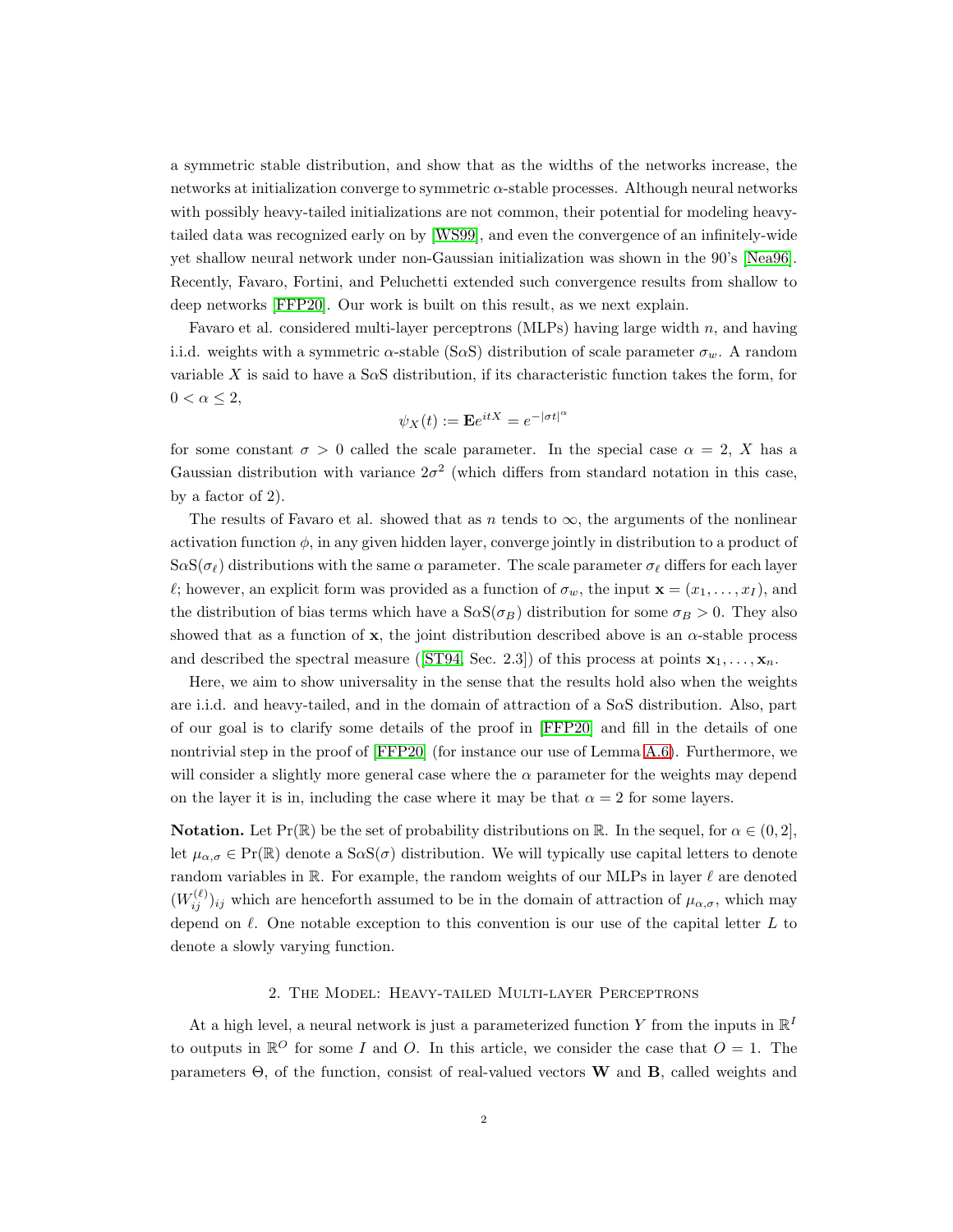biases. These parameters are initialized randomly, and get updated repeatedly during the training of the network. We adopt the common notation  $Y_{\Theta}(\mathbf{x})$ , and express that the output of Y depends on both the input **x** and the parameters  $\Theta = (\mathbf{W}, \mathbf{B})$ .

Note that since  $\Theta$  is set randomly,  $Y_{\Theta}$  is a random function. This random-function viewpoint is the basis of a large body of work on Bayesian neural networks [\[Nea96\]](#page-24-0), which studies the distribution of this random function or its posterior conditioned on input-output pairs in training data. Our work falls into this body of work. We analyze the distribution of the random function  $Y_{\Theta}$  at the moment of initialization. Our analysis is in the situation where  $Y_{\Theta}$  is defined by an MLP, the width of the MLP is large (so the number of parameters in  $\Theta$ is large), and the parameters  $\Theta$  are initialized by possibly using heavy-tailed distributions. The precise description of the setup is given below.

- 2.1 (Weights and Biases) The MLP is fully connected, and the weights on the edges from layer  $\ell - 1$  to  $\ell$  are given by  $\mathbf{W}^{(\ell)} = (W_{ij}^{(\ell)})_{ij \in \mathbb{N}^2}$ . Assume that  $\mathbf{W}^{(\ell)}$  is a collection of i.i.d. symmetric random variables such that for each layer  $\ell$ ,
- $(2.1.a)$  they are heavy-tailed, i.e. for all  $t > 0$ ,

<span id="page-2-0"></span>(1) 
$$
\mathbf{P}(|W_{ij}^{(\ell)}| > t) = t^{-\alpha_{\ell}} L^{(\ell)}(t), \quad \text{for some } \alpha_{\ell} \in (0,2],
$$

where  $L^{(\ell)}$  is some slowly varying function, or

(2.1.b)  $\mathbf{E}|W_{ij}^{(\ell)}|^2 < \infty$ . (In this case, we set  $\alpha_{\ell} = 2$  by default.)

Note that both  $(2.1.a)$  and  $(2.1.b)$  can hold at the same time. Even when this happens, there is no ambiguity about  $\alpha_{\ell}$ , which is set to be 2 in both cases. Our proof deals with the cases when  $\alpha_{\ell} < 2$  and  $\alpha_{\ell} = 2$  separately. (See below, the definition of  $L_0$ .) We permit both the conditions  $(2.1.a)$  and  $(2.1.b)$  to emphasize that our result covers a mixture of both heavy-tailed and finite variance (light-tailed) initializations.

Let  $B_i^{(\ell)}$  be i.i.d. random variables with distribution  $\mu_{\alpha_\ell,\sigma_{B}(\ell)}$ . Note that the distribution of  $B_i^{(\ell)}$  is more constrained than that of  $W_{ij}^{(\ell)}$ . This is because the biases are not part of the normalized sum, and normalization is, of course, a crucial part of the stable limit theorem.

For later use in the  $\alpha = 2$  case, we define a function  $\widetilde{L}^{(\ell)}$  by

$$
\widetilde{L}^{(\ell)}(x) := \int_0^x y \mathbf{P}(|W_{ij}^{(\ell)}| > y) dy.
$$

Note that  $\tilde{L}^{(\ell)}$  is increasing. For case (2.1.b),  $\int_0^x y \mathbf{P}(|W_{ij}^{(\ell)}| > y) dy$  converges to a constant, namely to  $1/2$  of the variance, and thus it is slowly varying. For case  $(2.1.a)$ , it is seen in Lemma [A.1](#page-19-0) that  $\tilde{L}^{(\ell)}$  is slowly varying as well.

For convenience, let

$$
L_0 := \begin{cases} L^{(\ell)} & \text{if } \alpha_{\ell} < 2 \\ \widetilde{L}^{(\ell)} & \text{if } \alpha_{\ell} = 2. \end{cases}
$$

We have dropped the superscript  $\ell$  from  $L_0$  as the dependence on  $\ell$  will be assumed.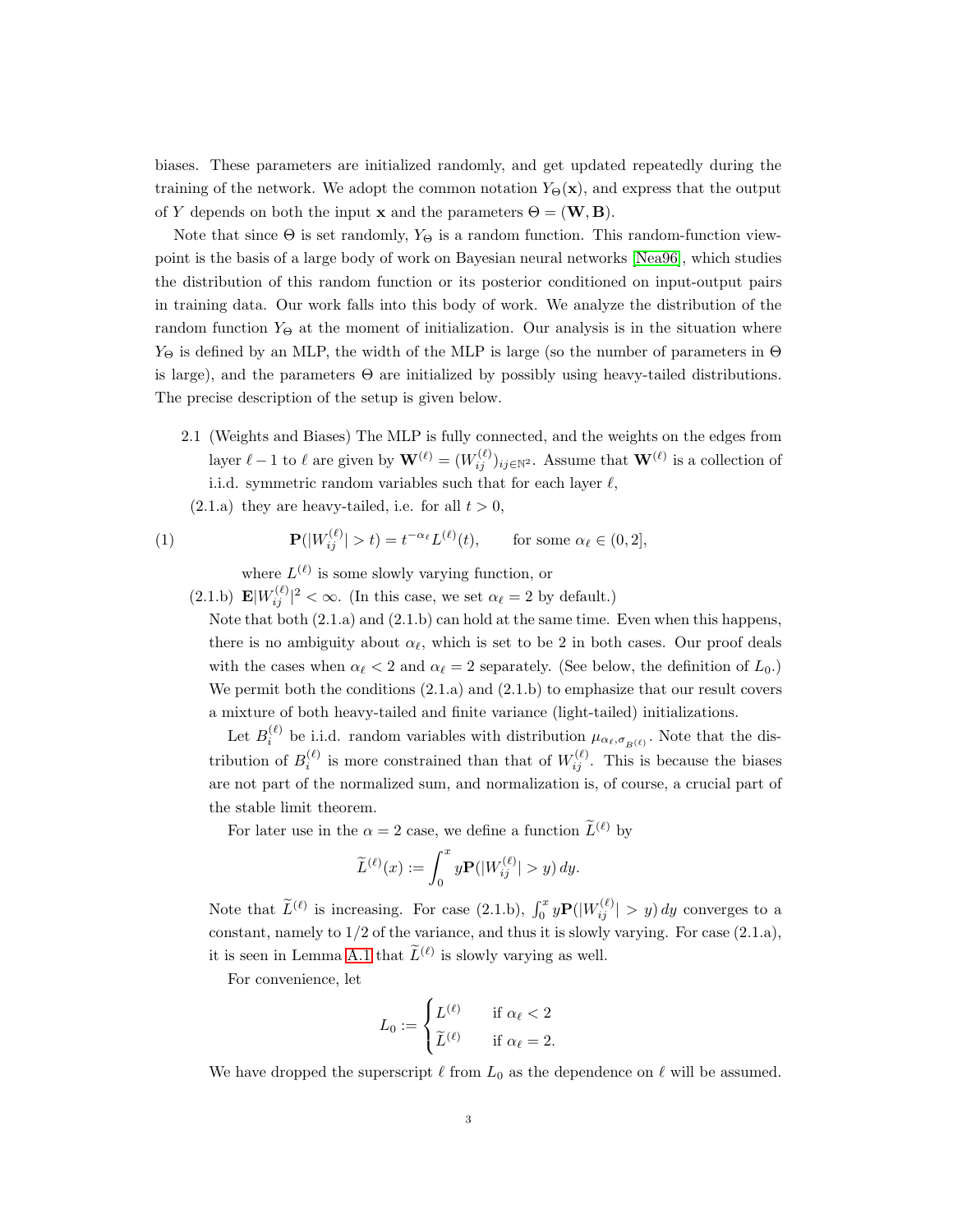- 2.2 (Layers) We suppose that there are  $\ell_{\text{lev}}$  layers, not including those for the input and output. The 0-th layer is for the input and consists of  $I$  nodes assigned with deterministic values from the input  $\mathbf{x} = (x_1, \ldots, x_I)$ . We assume for simplicity that  $x_i \in \mathbb{R}^1$  The layer  $\ell_{\text{lev}} + 1$  is for the output.
- 2.3 (Scaling) Fix a layer  $\ell$  with  $2 \leq \ell \leq \ell_{\text{lev}} + 1$ , and let n be the number of nodes at the layer  $\ell - 1$ . We will scale the random values at the nodes (pre-activation) by

$$
a_n(\ell) := \inf\{t > 0 \colon t^{-\alpha_\ell} L_0(t) \le n^{-1}\}.
$$

Then,  $a_n(\ell)$  tends to  $\infty$  as n increases. For future purposes we record the well-known fact that, for  $a_n = a_n(\ell)$ , <sup>2</sup>

<span id="page-3-0"></span>(2) 
$$
\lim_{n \to \infty} na_n^{-\alpha_\ell} L_0(a_n) = 1.
$$

- 2.4 (Activation) The MLP uses a nonlinear activation function  $\phi(y)$ . We assume that  $\phi$ is continuous and bounded. The boundedness assumption simplifies our presentation, and in Section [4,](#page-11-0) we relax this assumption so that for particular initializations (such as Gaussian or stable), more general activation functions such as ReLU are allowed.
- 2.5 (Hidden Layers) For layer  $\ell$  with  $1 \leq \ell \leq \ell_{\text{lev}}$ , there are  $n_{\ell}$  nodes for some  $n_{\ell} \geq 2$ . We write  $\mathbf{n} = (n_1, \ldots, n_{\ell_{\text{lev}}}) \in \mathbb{N}^{\ell_{\text{lev}}}$ . For  $\ell$  with  $1 \leq \ell \leq \ell_{\text{lev}} + 1$ , the pre-activation values at these nodes are given, for an input  $\mathbf{x} \in \mathbb{R}^I$ , recursively by

$$
\begin{aligned} Y_i^{(1)}(\mathbf{x}; \mathbf{n}) &:= Y_i^{(1)}(\mathbf{x}) := \sum_{j=1}^I W_{ij}^{(1)} x_j + B_i^{(1)}, \\ Y_i^{(\ell)}(\mathbf{x}; \mathbf{n}) &:= \frac{1}{a_{n_{\ell-1}}(\ell)} \sum_{j=1}^{n_{\ell-1}} W_{ij}^{(\ell)} \phi(Y_j^{(\ell-1)}(\mathbf{x}; \mathbf{n})) + B_i^{(\ell)}, \quad \ell \ge 2 \end{aligned}
$$

for each  $n_{\ell-1} \in \mathbb{N}$  and  $i \in \mathbb{N}$ . We often omit **n** and write  $Y_i^{(\ell)}(\mathbf{x})$ . When computing the output of the MLP with widths **n**, one only needs to consider  $i \leq n_\ell$  for each layer  $\ell$ . However, it is always possible to assign values to an extended MLP beyond **n** which is why we have assumed more generally that  $i \in \mathbb{N}$ . This will be important for the proofs as explained in Remark [2](#page-4-0) below.

Note that  $Y_i^{(\ell)}(\mathbf{x}; \mathbf{n})$  depends on only the coordinates  $n_1, \ldots, n_{\ell-1}$ , but we may simply let it be constant in the coordinates  $n_{\ell}, \ldots, n_{\ell_{\text{lev}}}$ . This will often be the case when we have functions of **n** in the sequel.

.

$$
(1+2\epsilon)^{-\alpha_{\ell}} = \lim_{n \to \infty} \frac{\mathbf{P}\left(|W_{ij}^{(\ell)}| > \frac{1+2\epsilon}{1+\epsilon}a_n\right)}{\mathbf{P}\left(|W_{ij}^{(\ell)}| > \frac{1}{1+\epsilon}a_n\right)} \le \liminf_{n \to \infty} \frac{\mathbf{P}\left(|W_{ij}^{(\ell)}| > a_n\right)}{1/n}.
$$

<sup>&</sup>lt;sup>1</sup>None of our methods would change if we instead let  $x_i \in \mathbb{R}^d$  for arbitrary finite d.

<sup>&</sup>lt;sup>2</sup>For case (2.1.b),  $t^2L_0(t)$  becomes continuous and so  $na_n^{-\alpha_\ell}L_0(a_n)$  is simply 1. To see the convergence in case (2.1.a), first note that as  $\mathbf{P}(|W_{ij}^{(\ell)}| > t) = t^{-\alpha_{\ell}} L^{(\ell)}(t)$  is right-continuous,  $n a_n^{-\alpha_{\ell}} L^{(\ell)}(a_n) \leq 1$ . For the reverse inequality, note that by [\(1\)](#page-2-0) and the definition of  $a_n$ , for n large enough we have  $P\left(|W_{ij}^{(\ell)}| > \frac{1}{1+\epsilon}a_n\right) \geq 1/n$ , and by the definition of slowly varying that,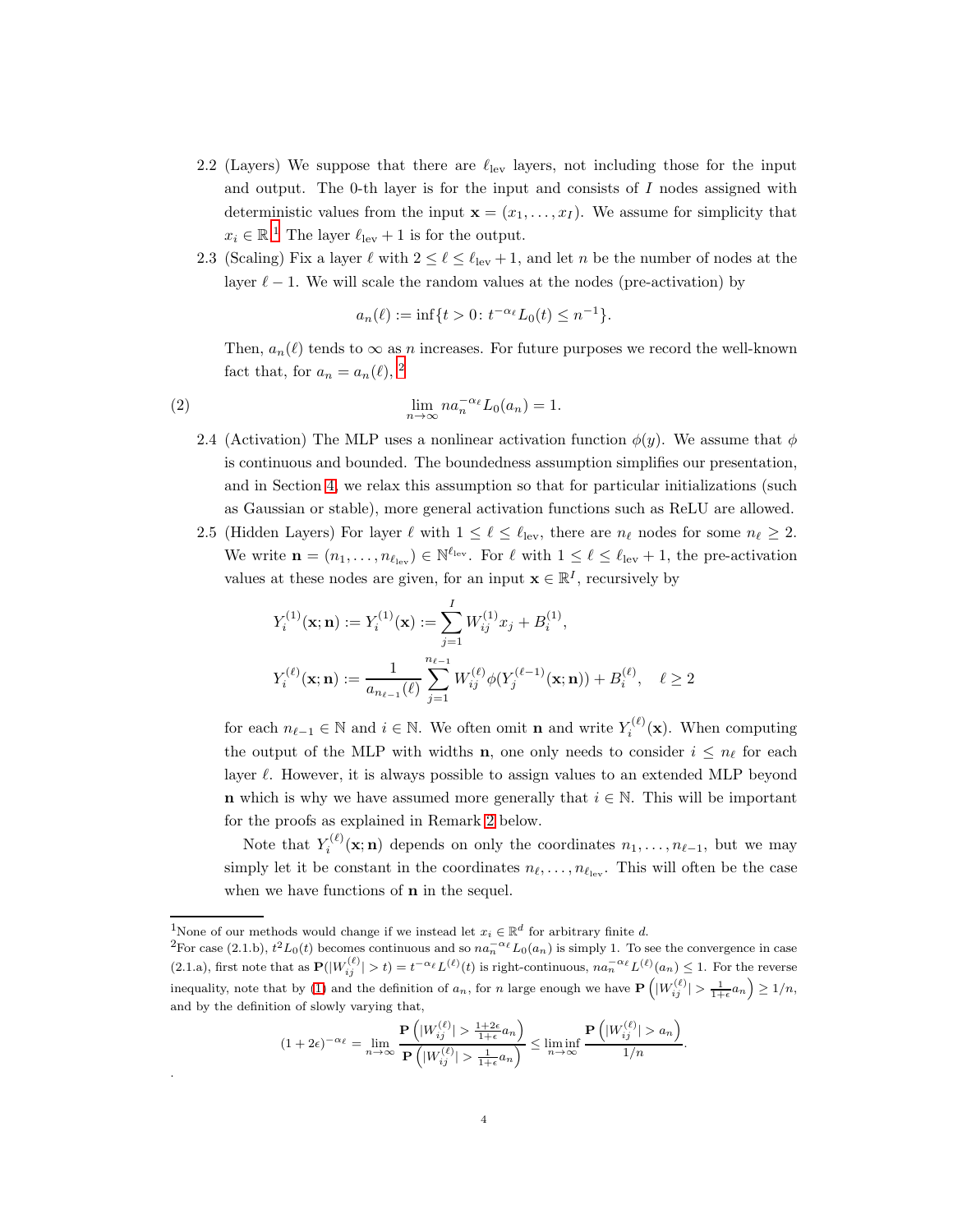2.6 (Limits) We consider one MLP for each  $\mathbf{n} \in \mathbb{N}^{\ell_{\text{lev}}}$ . We take the limit of the collection of these MLPs in such a way that

<span id="page-4-2"></span>(3) 
$$
\min(n_1,\ldots,n_{\ell_{\text{lev}}})\to\infty.
$$

(Our methods can also handle the case where limits are taken from left to right, i.e.,  $\lim_{n_{\ell_{\text{lev}}}\to\infty}\cdots\lim_{n_1\to\infty}$ , but since this order of limits is easier to prove, we will focus on the former.)

#### 3. CONVERGENCE TO  $\alpha$ -STABLE DISTRIBUTIONS

Our main results are summarized in the next theorem and its extension to the situation of multiple inputs in Theorem [5.1](#page-15-0) in Section [5.](#page-15-1) They show that as the width of an MLP tends to infinity, the MLP becomes a relatively simple random object: the outputs of its  $\ell$ -th layer become just i.i.d. random variables drawn from a stable distribution, and the parameters of the distribution have explicit inductive characterizations.

Let

$$
c_{\alpha} := \lim_{M \to \infty} \int_0^M \frac{\sin u}{u^{\alpha}} du \quad \text{for } \alpha < 2 \quad \text{and} \quad c_2 = 1.
$$

<span id="page-4-1"></span>**Theorem 3.1.** For each  $\ell = 2, \ldots, \ell_{lev} + 1$ , the joint distribution of  $(Y_i^{(\ell)}(\mathbf{x}; \mathbf{n}))_{i \geq 1}$  converges weakly to  $\bigotimes_{i\geq 1}\mu_{\alpha_\ell,\sigma_\ell}$  as  $\min(n_1,\ldots,n_{\ell_{lev}})\to\infty$ , with  $\sigma_\ell$  inductively defined by

$$
\sigma_2^{\alpha_2} := \sigma_{B^{(2)}}^{\alpha_2} + c_{\alpha_2} \int |\phi(y)|^{\alpha_2} \nu^{(1)}(dy), \quad \ell = 2,
$$
  

$$
\sigma_\ell^{\alpha_\ell} := \sigma_{B^{(\ell)}}^{\alpha_\ell} + c_{\alpha_\ell} \int |\phi(y)|^{\alpha_\ell} \mu_{\alpha_{\ell-1}, \sigma_{\ell-1}}(dy), \quad \ell = 3, \dots, \ell_{\ell} = 1
$$

where  $\nu^{(1)}$  is the distribution of  $Y_1^{(1)}(\mathbf{x})$ . That is, the characteristic function of the limiting distribution is, for any finite subset  $\mathcal{L} \subset \mathbb{N}$ ,

$$
\prod_{i \in \mathcal{L}} \psi_{B^{(2)}}(t_i) \exp\left(-c_{\alpha_2} |t_i|^{\alpha_2} \int |\phi(y)|^{\alpha_2} \nu^{(1)}(dy)\right), \quad \ell = 2,
$$
\n
$$
\prod_{i \in \mathcal{L}} \psi_{B^{(\ell)}}(t_i) \exp\left(-c_{\alpha_\ell} |t_i|^{\alpha_\ell} \int |\phi(y)|^{\alpha_\ell} \mu_{\alpha_{\ell-1}, \sigma_{\ell-1}}(dy)\right), \quad \ell = 3, \dots, \ell_{lev} + 1.
$$

<span id="page-4-3"></span>**Remark 1.** The integrals in Theorem [3.1](#page-4-1) are well-defined since  $\phi$  is bounded. For (possibly) unbounded  $\phi$ , these integrals are well-defined as well under suitable assumption on  $\phi$ . See Section [4.](#page-11-0)

<span id="page-4-0"></span>Remark 2. Before embarking on the proof, let us make an important remark. For each  $\mathbf{n} = (n_1, \ldots, n_{\ell_{\text{lev}}})$ , the MLP is finite and each layer has finite width. A key part of the proof is the application of de Finetti's theorem at each layer, which applies only in the case where one has an infinite sequence of random variables (for a given layer, our sequence is such that there is one random variable at each node). As in [\[FFP20\]](#page-23-2), a crucial observation is that for each  $\mathbf{n} = (n_1, \ldots, n_{\ell_{\text{lev}}})$ , we can extend the MLP to an infinite-width MLP by adding an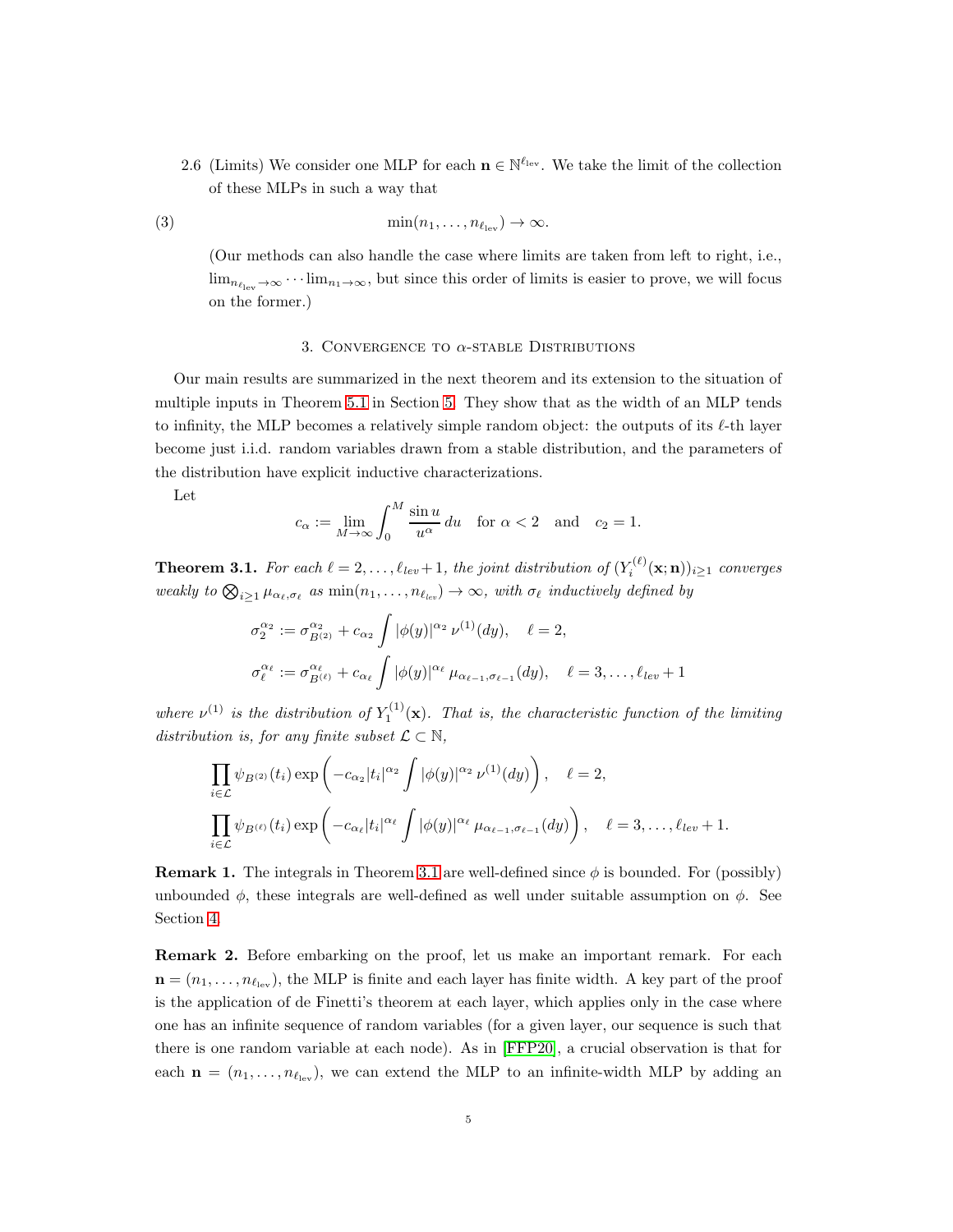infinite number of nodes at each layer that compute values in the same manner as nodes of the original MLP, but are ignored by nodes at the next layer. Thus, the finite-width MLP is embedded in an infinite-width MLP. This allows us to use de Finetti's theorem.

Heuristic of the proof. The main takeaway of the theorem is that, even though the random variables  $(Y_i^{(\ell)}(\mathbf{x}; \mathbf{n}))_{i \in \mathbb{N}}$  are dependent through the randomness of the former layer's outputs  $(Y_j^{(\ell-1)}(\mathbf{x}; \mathbf{n}))_{j \in \mathbb{N}}$ , as the width grows to infinity, this dependence vanishes via an averaging effect. Let us briefly highlight the key technical points involved in establishing this vanishing dependence on a heuristic level.

By de Finetti's theorem, for each **n** there exists a random distribution  $\xi^{(\ell-1)}(dy; \mathbf{n})$  such that the sequence  $(Y_j^{(\ell-1)}(\mathbf{x}))_j$  is conditionally i.i.d. with common random distribution  $\xi^{(\ell-1)}$ . By conditioning on  $\xi^{(\ell-1)}$ , we obtain independence among the summands of

$$
Y_i^{(\ell)}(\mathbf{x}) = \frac{1}{a_{n_{\ell-1}}(\ell)} \sum_{j=1}^{n_{\ell-1}} W_{ij}^{(\ell)} \phi(Y_j^{(\ell-1)}(\mathbf{x})) + B_i^{(\ell)}
$$

as well as independence among the family  $(Y_i^{(\ell)}(\mathbf{x}))_i$ . Let  $\alpha := \alpha_{\ell}, n := n_{\ell-1}$ , and  $a_n :=$  $a_{n_{\ell-1}}(\ell)$ . With the help of Lemma [A.2,](#page-19-1) the conditional characteristic function of  $Y_1^{(\ell)}(\mathbf{x})$ given  $\xi^{(\ell-1)}$  is asymptotically equal to

<span id="page-5-0"></span>(4) 
$$
e^{-\sigma_B^{\alpha}|t|^{\alpha}} \left(1 - \frac{b_n}{n} c_{\alpha} |t|^{\alpha} \int |\phi(y)|^{\alpha} \frac{L_0\left(\frac{a_n}{|\phi(y)t|}\right)}{L_0(a_n)} \xi^{(\ell-1)}(dy; \mathbf{n})\right)^n,
$$

where  $b_n$  is a deterministic constant that tends to one. Assuming the inductive hypothesis, the random distribution  $\xi^{(\ell-1)}$  converges weakly to  $\mu_{\alpha_{\ell-1},\sigma_{\ell-1}}$  as  $\mathbf{n} \to \infty$  in the sense of [\(3\)](#page-4-2), by Lemma [A.6.](#page-20-0) Since  $L_0$  is slowly varying, one can surmise that the conditional characteristic function tends to

$$
\exp\left(-\sigma_B^{\alpha}|t|^{\alpha}-c_{\alpha}|t|^{\alpha}\int |\phi(y)|^{\alpha}\mu_{\alpha_{\ell-1},\sigma_{\ell-1}}(dy)\right),\,
$$

which is the characteristic function of the stable law we desire. To make the above intuition rigorous, the convergence of [\(4\)](#page-5-0) is verified by proving uniform integrability of the integrand  $|\phi(y)|^{\alpha} \frac{L_0(\frac{a_n}{|\phi(y)|})}{L_0(a_n)}$  with respect to the family of distributions  $\xi^{(\ell-1)}$  over the indices **n**. Namely, by Lemma [A.4,](#page-20-1) the integrand can be bounded by  $O(|\phi(y)|^{\alpha \pm \epsilon})$  for small  $\epsilon > 0$  and uniform integrability follows from the boundedness of  $\phi$ . The joint limiting distribution converges to the desired stable law by similar arguments.

Proof of Theorem [3.1.](#page-4-1) We start with a useful expression for the characteristic function conditioned on the random variables  $\{Y_j^{(\ell-1)}(\mathbf{x})\}_{j=1,\ldots,n_{\ell-1}}$ :

<span id="page-5-1"></span>(5) 
$$
\psi_{Y_i^{(\ell)}(\mathbf{x})|\{Y_j^{(\ell-1)}(\mathbf{x})\}_j}(t) := \mathbf{E}\left[\exp\left(itY_i^{(\ell)}(\mathbf{x})\right) \Big| \{Y_j^{(\ell-1)}(\mathbf{x})\}_j\right]
$$

$$
= \mathbf{E}\left[\exp\left(it\left\{\frac{1}{a_{n_{\ell-1}}(\ell)}\sum_{j=1}^{n_{\ell-1}} W_{ij}^{(\ell)} \phi(Y_j^{(\ell-1)}(\mathbf{x})) + B_i^{(\ell)}\right\}\right) \Big| \{Y_j^{(\ell-1)}(\mathbf{x})\}_j\right]
$$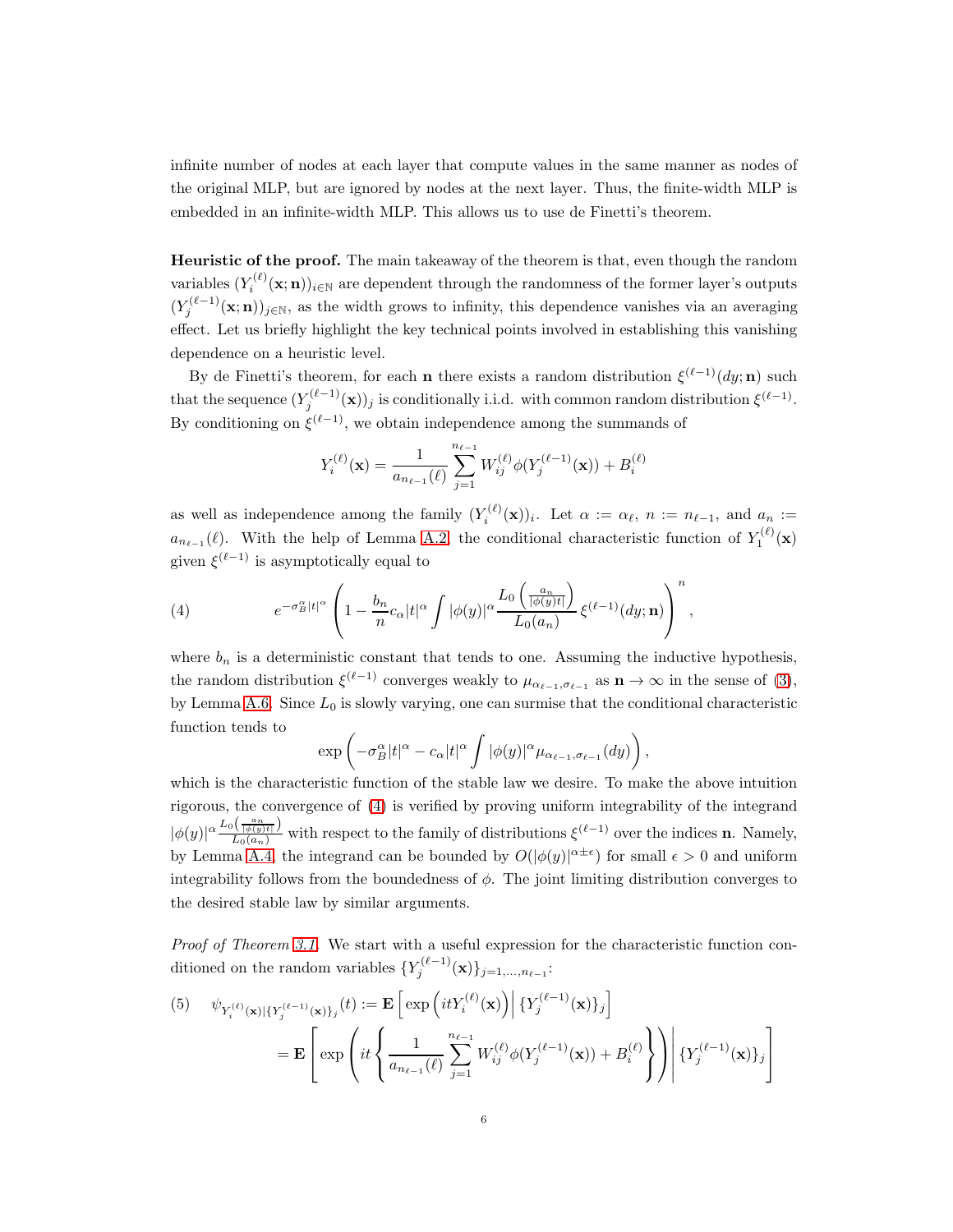$$
= e^{-\sigma |t|^{\alpha_{\ell}}}\prod_{j=1}^{n_{\ell-1}} \psi_{W_{ij}^{(\ell)}}\left(\frac{\phi(Y_j^{(\ell-1)}(\mathbf{x}))}{a_{n_{\ell-1}}(\ell)}t\right)
$$

where  $\sigma := \sigma_{B^{(\ell)}}^{\alpha_{\ell}}$  and the argument on the right-hand side is random. Case  $\ell = 2$ :

Let us first consider the case  $\ell = 2$ . Let  $n = n_1, \alpha = \alpha_2, a_n = a_{n_1}(2)$ , and  $t \neq 0$ . We first show the weak convergence of the one-point marginal distributions, i.e., we show that the distribution of  $Y_i^{(2)}(\mathbf{x})$  converges weakly to  $\mu_{\alpha,\sigma}$  for each i. Since  $Y_j^{(1)}(\mathbf{x}), j = 1, \ldots, n$ are i.i.d., this is a straight-forward application of standard arguments, which we include for completeness. Denote the common distribution of  $Y_j^{(1)}(\mathbf{x}), j = 1, \ldots, n$  by  $\nu^{(1)}$ . Taking the expectation of [\(5\)](#page-5-1) with respect to the randomness of  $\{Y_j^{(1)}(\mathbf{x})\}_{j=1,\ldots,n}$ ,

$$
\psi_{Y_i^{(2)}(\mathbf{x})}(t) = e^{-\sigma_{B^{(2)}}^{\alpha}|t|^{\alpha}} \left( \int \psi_W \left( \frac{\phi(y)}{a_n} t \right) \nu^{(1)}(dy) \right)^n
$$

where  $\psi_W := \psi_{W_{ij}^{(2)}}$  for some/any *i*, *j*. From Lemma [A.2,](#page-19-1) we have that

$$
\psi_W(t) = 1 - c_\alpha |t|^\alpha L_0\left(\frac{1}{|t|}\right) + o\left(|t|^\alpha L_0\left(\frac{1}{|t|}\right)\right), \quad |t| \to 0
$$

for  $c_{\alpha} = \lim_{M \to \infty} \int_0^M \sin u/u^{\alpha} du$  when  $\alpha < 2$  and  $c_2 = 1$ . If  $\phi(y) = 0$  then  $\psi_W\left(\frac{\phi(y)}{a_n}\right)$  $\frac{b(y)}{a_n}t$  = 1. Otherwise, setting  $b_n := na_n^{-\alpha} L_0(a_n)$ , for fixed y with  $\phi(y) \neq 0$  we have that, as  $n \to \infty$ ,

<span id="page-6-0"></span>(6) 
$$
\psi_W\left(\frac{\phi(y)}{a_n}t\right) = 1 - c_\alpha \frac{b_n}{n} |\phi(y)t|^\alpha \frac{L_0\left(\frac{a_n}{|\phi(y)t|}\right)}{L_0(a_n)} + o\left(\frac{b_n}{n} |\phi(y)t|^\alpha \frac{L_0\left(\frac{a_n}{|\phi(y)t|}\right)}{L_0(a_n)}\right).
$$

By Lemma [A.4](#page-20-1) applied to  $G(x) := x^{-\alpha} L_0(x)$  and  $c = 1$ , for any  $\epsilon > 0$ , there exist constants  $b > 0$  and  $n_0$  such that for all  $n > n_0$  and all y with  $\phi(y) \neq 0$ ,

<span id="page-6-1"></span>(7) 
$$
|\phi(y)t|^{\alpha} \frac{L_0\left(\frac{a_n}{|\phi(y)t|}\right)}{L_0(a_n)} = \frac{G\left(\frac{a_n}{|\phi(y)t|}\right)}{G(a_n)} \le b|\phi(y)t|^{\alpha \pm \epsilon},
$$

where  $|\cdot|^{\alpha \pm \epsilon}$  denotes the maximum of  $|\cdot|^{\alpha+\epsilon}$  and  $|\cdot|^{\alpha-\epsilon}$ .

Since  $\phi$  is bounded, the right-hand side of [\(6\)](#page-6-0) is term-by-term integrable with respect to  $\nu^{(1)}(dy)$ . In particular, the integral of the error term can be bounded, for some small  $\epsilon$  and large enough  $n$ , by

$$
\int o\left(\frac{b_n}{n}|\phi(y)t|^{\alpha}\frac{L_0\left(\frac{a_n}{|\phi(y)t|}\right)}{L_0(a_n)}\right)\,\nu^{(1)}(dy)\leq o\left(b\frac{b_n}{n}\int |\phi(y)t|^{\alpha\pm\epsilon}\,\nu^{(1)}(dy)\right)=o\left(\frac{b_n}{n}\right).
$$

 $(\text{Set } |\phi(y)|^{\alpha} L_0(\frac{a_n}{|\phi(y)|}) = 0$  when  $\phi(y) = 0$ . Thus, integrating both sides of [\(6\)](#page-6-0) with respect to  $\nu^{(1)}(dy)$  and taking the *n*-th power, it follows that

$$
\left(\int \psi_W \left(\frac{\phi(y)t}{a_n}\right) \nu^{(1)}(dy)\right)^n = \left(1 - c_\alpha \frac{b_n}{n} \int |\phi(y)t|^\alpha \frac{L_0\left(\frac{a_n}{|\phi(y)t|}\right)}{L_0(a_n)} \nu^{(1)}(dy) + o\left(\frac{b_n}{n}\right)\right)^n.
$$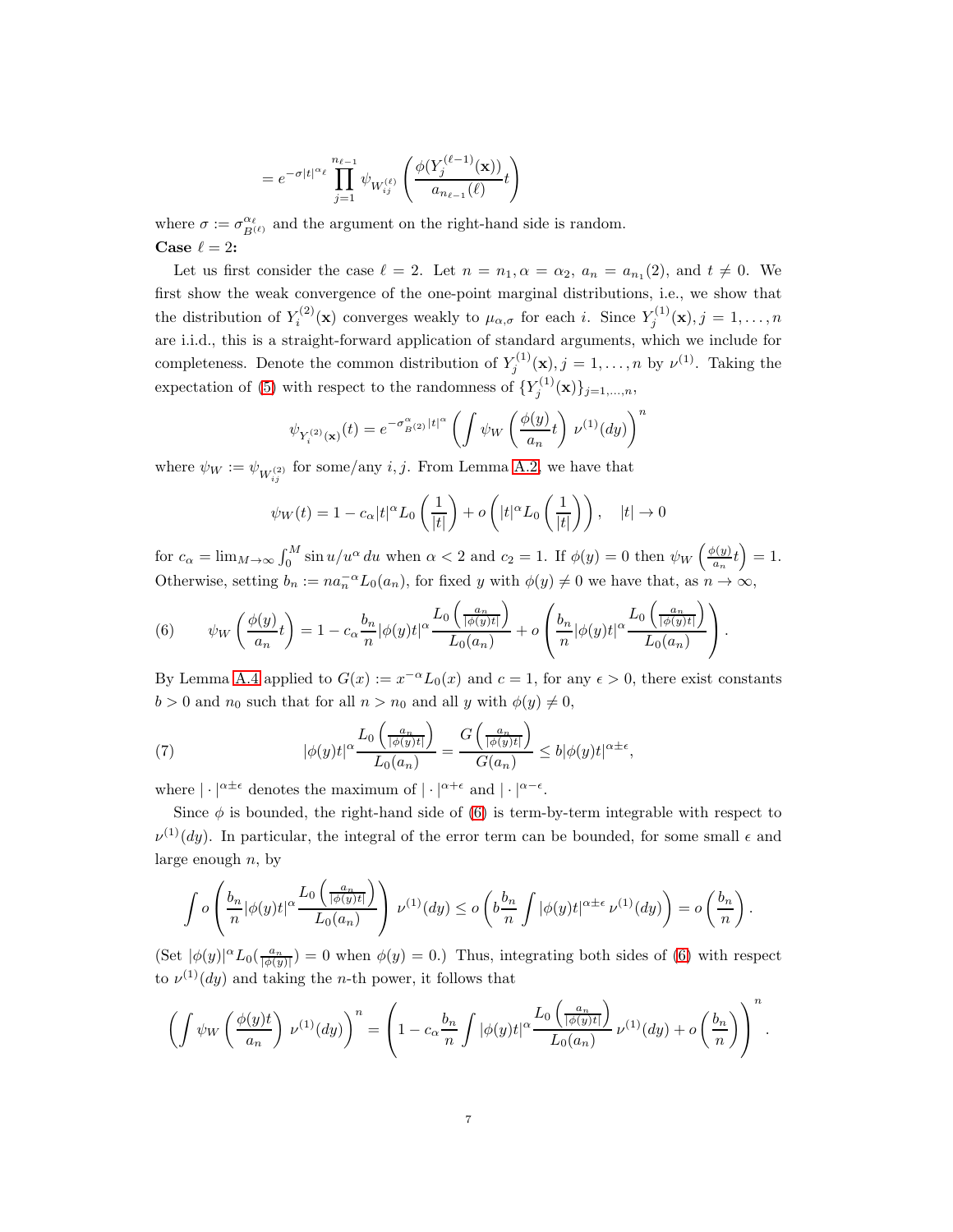From the bound in [\(7\)](#page-6-1), we have, by dominated convergence, that as  $n \to \infty$ 

$$
\int |\phi(y)t|^{\alpha} \frac{L_0\left(\frac{a_n}{|\phi(y)t|}\right)}{L_0(a_n)} \nu^{(1)}(dy) \to |t|^{\alpha} \int |\phi(y)|^{\alpha} \nu^{(1)}(dy).
$$

Since  $b_n = na_n^{-\alpha} L_0(a_n)$  converges to 1 by [\(2\)](#page-3-0), we have that

$$
\left(\int \psi_W \left(\frac{\phi(y)t}{a_n}\right) \, \nu^{(1)}(dy)\right)^n \to \exp\left(-c_\alpha |t|^\alpha \int |\phi(y)|^\alpha \, \nu^{(1)}(dy)\right).
$$

Thus, the distribution of  $Y_i^{(2)}(\mathbf{x})$  weakly converges to  $\mu_{\alpha,\sigma_2}$  where

$$
\sigma_2^{\alpha} = \sigma_{B^{(2)}}^{\alpha} + c_{\alpha} \int |\phi(y)|^{\alpha} \nu^{(1)}(dy)
$$

as desired.

Next we prove that the joint distribution of  $(Y_i^{(2)}(\mathbf{x}))_{i\geq 1}$  converges to the product distribution  $\bigotimes_{i\geq 1}\mu_{\alpha,\sigma_2}$ . Let  $\mathcal{L}\subset\mathbb{N}$  be a finite set. Let  $\psi_B$  denote the multivariate characteristic function for the  $|\mathcal{L}|$ -fold product distribution of  $\mu_{\alpha,\sigma_{B}(2)}$ . For  $\mathbf{t} = (t_i)_{i \in \mathcal{L}}$ , conditionally on  $\{Y_j^{(1)}$  $\{f_j^{(1)}(\mathbf{x})\}_{j=1,...,n},$ 

<span id="page-7-0"></span>
$$
(8) \quad \psi_{(Y_i^{(2)}(\mathbf{x}))_{i\geq 1}\{Y_j^{(1)}(\mathbf{x})\}_j}(\mathbf{t})
$$
  
\n
$$
:= \mathbf{E}\left[\exp\left(i\sum_{i\in\mathcal{L}} t_i Y_i^{(2)}(\mathbf{x})\right) \middle| \{Y_j^{(1)}(\mathbf{x})\}_j\right]
$$
  
\n
$$
= \mathbf{E}\left[\exp\left(i\sum_{i\in\mathcal{L}} B_i^{(2)} t_i\right)\right] \mathbf{E}\left[\exp\left(i\frac{1}{a_n}\sum_{j=1}^n \sum_{i\in\mathcal{L}} W_{ij}^{(2)} \phi(Y_j^{(1)}(\mathbf{x})) t_i\right) \middle| \{Y_j^{(1)}(\mathbf{x})\}_j\right]
$$
  
\n
$$
= \psi_B(\mathbf{t}) \prod_{j=1}^n \prod_{i\in\mathcal{L}} \mathbf{E}\left[\exp\left(i\frac{1}{a_n} W_{ij}^{(2)} \phi(Y_j^{(1)}(\mathbf{x})) t_i\right) \middle| \{Y_j^{(1)}(\mathbf{x})\}_j\right]
$$
  
\n
$$
= \psi_B(\mathbf{t}) \prod_{j=1}^n \prod_{i\in\mathcal{L}} \psi_W\left(\frac{\phi(Y_j^{(1)}(\mathbf{x})) t_i}{a_n}\right)
$$

Taking the expectation over the randomness of  $\{Y_j^{(1)}\}$  $\{f_j^{(1)}(\mathbf{x})\}_{j=1,...,n},$ 

$$
\frac{\psi_{(Y_i^{(2)}(\mathbf{x}))_{i\geq 1}}(\mathbf{t})}{\psi_B(\mathbf{t})} = \int \prod_{j=1}^n \prod_{i \in \mathcal{L}} \psi_W \left(\frac{\phi(y_j)t_i}{a_n}\right) \bigotimes_{j=1}^n \nu^{(1)}(dy_j)
$$

$$
= \left(\int \prod_{i \in \mathcal{L}} \psi_W \left(\frac{\phi(y)t_i}{a_n}\right) \nu^{(1)}(dy)\right)^n.
$$

Now since

$$
\prod_{i \in \mathcal{L}} \psi_W \left( \frac{\phi(y)t_i}{a_n} \right)
$$
\n
$$
= 1 - c_{\alpha} \frac{b_n}{n} \sum_{i \in \mathcal{L}} |\phi(y)t_i|^{\alpha} \frac{L_0 \left( \frac{a_n}{|\phi(y)t_i|} \right)}{L_0(a_n)} + o\left( \frac{b_n}{n} \sum_{i \in \mathcal{L}} |\phi(y)t_i|^{\alpha} \frac{L_0 \left( \frac{a_n}{|\phi(y)t_i|} \right)}{L_0(a_n)} \right),
$$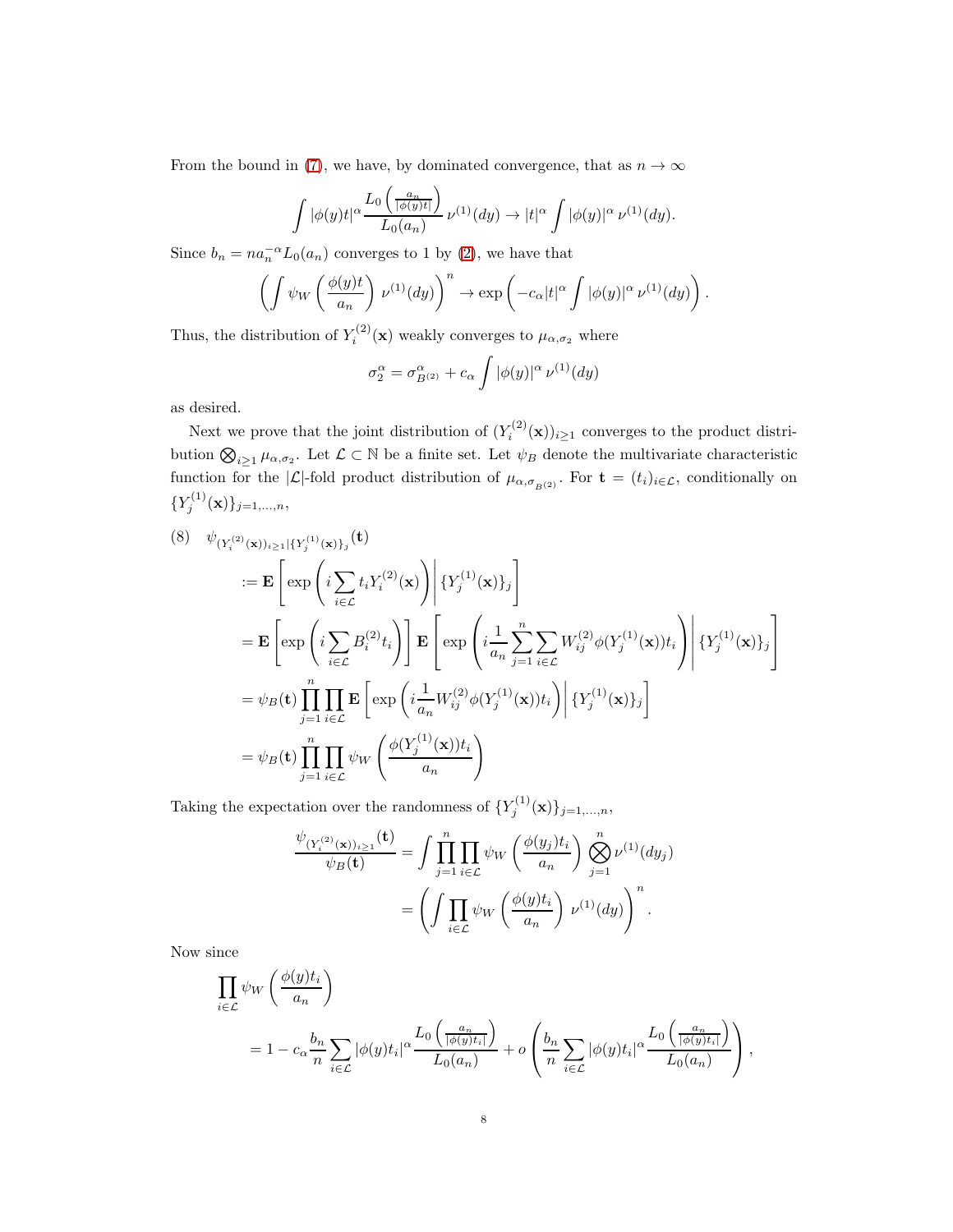it follows that

$$
\frac{\psi_{(Y_i^{(2)}(\mathbf{x}))_{i\geq 1}}(\mathbf{t})}{\psi_B(\mathbf{t})} = \left(1 - c_{\alpha} \frac{b_n}{n} \sum_{i \in \mathcal{L}} \int |\phi(y)t_i|^{\alpha} \frac{L_0\left(\frac{a_n}{|\phi(y)t_i|}\right)}{L_0(a_n)} \nu^{(1)}(dy) + o\left(\frac{b_n}{n}\right)\right)^n
$$

$$
\rightarrow \exp\left(-c_{\alpha} \sum_{i \in \mathcal{L}} |t_i|^{\alpha} \int |\phi(y)|^{\alpha} \nu^{(1)}(dy)\right)
$$

$$
= \prod_{i \in \mathcal{L}} \exp\left(-c_{\alpha}|t_i|^{\alpha} \int |\phi(y)|^{\alpha} \nu^{(1)}(dy)\right).
$$

This proves the case  $\ell = 2$ .

## Case  $\ell > 2$ :

The remainder of the proof uses induction on the layer  $\ell$ , the base case being  $\ell = 2$  proved above. Let  $\ell > 2$ . Also, let  $n = n_{\ell-1}$ ,  $\alpha = \alpha_{\ell}$ ,  $a_n = a_{n_{\ell-1}}(\ell)$ ,  $\sigma_B = \sigma_{B(\ell)}$ , and  $t \neq 0$ . Then  $\{Y_j^{(\ell-1)}(\mathbf{x})\}_{j=1,\ldots,n}$  is no longer i.i.d.; however, it is still exchangeable. By de Finetti's theorem (see Remark [2\)](#page-4-0), there exists a random probability measure

<span id="page-8-0"></span>(9) 
$$
\xi^{(\ell-1)}(dy) := \xi^{(\ell-1)}(dy, \omega; \mathbf{n})
$$

such that given  $\xi^{(\ell-1)}$ , the random variables  $Y_i^{(\ell-1)}$  $j_j^{(k-1)}(\mathbf{x}), j = 1, 2, \dots$  are i.i.d. with distribution  $\xi^{(\ell-1)}(dy,\omega)$  where  $\omega \in \Omega$  is an element of the probability space.

As before, we start by proving convergence of the marginal distribution. Taking the con-ditional expectation of [\(5\)](#page-5-1), given  $\xi^{(\ell-1)}$ , we have

$$
\begin{split} \psi_{Y_i^{(\ell)}(\mathbf{x})|\xi^{(\ell-1)}}(t) &:= \mathbf{E} \left[ \left. \psi_{Y_i^{(\ell)}(\mathbf{x})|\{Y_j^{(\ell-1)}(\mathbf{x})\}_j}(t) \right| \xi^{(\ell-1)} \right] \\ & = e^{-\sigma_B^\alpha |t|^\alpha} \mathbf{E} \left[ \left. \prod_{j=1}^n \psi_{W_{ij}^{(\ell)}} \left( \frac{\phi(Y_j^{(\ell-1)}(\mathbf{x}))}{a_n} t \right) \right| \xi^{(\ell-1)} \right] \\ & = e^{-\sigma_B^\alpha |t|^\alpha} \left( \int \psi_W \left( \frac{\phi(y)}{a_n} t \right) \xi^{(\ell-1)}(dy) \right)^n \end{split}
$$

where  $\psi_W := \psi_{W_{ij}^{(\ell)}}$  for some/any  $i, j$ . Using Lemma [A.2](#page-19-1) and Lemma [A.4](#page-20-1) again, we get

$$
(10)
$$

$$
\left(\int \psi_W \left(\frac{\phi(y)t}{a_n}\right) \xi^{(\ell-1)}(dy)\right)^n =
$$
\n
$$
\left(1 - c_\alpha \frac{b_n}{n} \int |\phi(y)t|^\alpha \frac{L_0\left(\frac{a_n}{|\phi(y)t|}\right)}{L_0(a_n)} \xi^{(\ell-1)}(dy) + o\left(\frac{b_n}{n} \int |\phi(y)t|^\alpha \frac{L_0\left(\frac{a_n}{|\phi(y)t|}\right)}{L_0(a_n)} \xi^{(\ell-1)}(dy)\right)\right)^n.
$$

Note that these are random integrals since  $\xi^{(\ell-1)}(dy)$  is random, whereas the corresponding integral in the case  $\ell = 2$  was deterministic. Also, each integral on the right-hand side is finite almost surely since  $\phi$  is bounded. By the induction hypothesis, the joint distribution of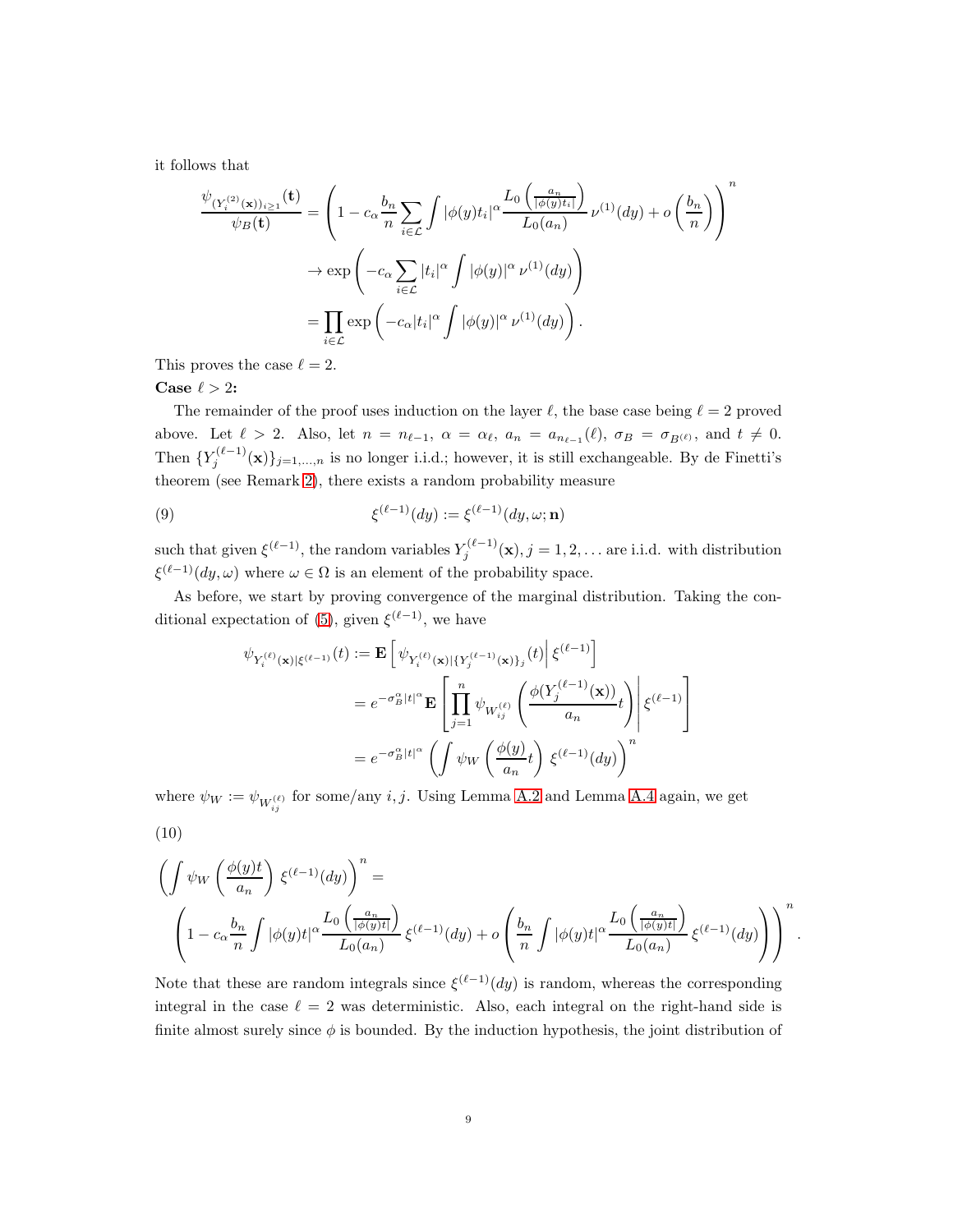$(Y_i^{(\ell-1)}(\mathbf{x}))_{i\geq 1}$  converges weakly to the product measure  $\bigotimes_{i\geq 1}\mu_{\alpha_{\ell-1},\sigma_{\ell-1}}$ . We claim that

<span id="page-9-2"></span>(11) 
$$
\int |\phi(y)t|^{\alpha} \frac{L_0\left(\frac{a_n}{|\phi(y)t|}\right)}{L_0(a_n)} \xi^{(\ell-1)}(dy) \stackrel{p}{\to} |t|^{\alpha} \int |\phi(y)|^{\alpha} \mu_{\alpha_{\ell-1}, \sigma_{\ell-1}}(dy).
$$

To see this, note that

<span id="page-9-0"></span>
$$
(12) \qquad \left| \int |\phi(y)t|^{\alpha} \frac{L_0\left(\frac{a_n}{|\phi(y)t|}\right)}{L_0(a_n)} \xi^{(\ell-1)}(dy) - \int |\phi(y)t|^{\alpha} \mu_{\alpha_{\ell-1},\sigma_{\ell-1}}(dy) \right|
$$
  

$$
\leq \left| \int |\phi(y)t|^{\alpha} \frac{L_0\left(\frac{a_n}{|\phi(y)t|}\right)}{L_0(a_n)} \xi^{(\ell-1)}(dy) - \int |\phi(y)t|^{\alpha} \frac{L_0\left(\frac{a_n}{|\phi(y)t|}\right)}{L_0(a_n)} \mu_{\alpha_{\ell-1},\sigma_{\ell-1}}(dy) \right|
$$
  

$$
+ \left| \int |\phi(y)t|^{\alpha} \frac{L_0\left(\frac{a_n}{|\phi(y)t|}\right)}{L_0(a_n)} \mu_{\alpha_{\ell-1},\sigma_{\ell-1}}(dy) - \int |\phi(y)t|^{\alpha} \mu_{\alpha_{\ell-1},\sigma_{\ell-1}}(dy) \right|.
$$

First, consider the first term on the right-hand side of the above. By Corollary [A.7,](#page-21-0) the random measures  $\xi^{(\ell-1)}$  converge weakly, in probability, to  $\mu_{\alpha_{\ell-1},\sigma_{\ell-1}}$  as  $n \to \infty$  in the sense of [\(3\)](#page-4-2), where  $\mathbf{n} \in \mathbb{N}^{\ell_{\text{lev}}}$ . Also, by Lemma [A.4,](#page-20-1) we have

<span id="page-9-1"></span>(13) 
$$
|\phi(y)t|^{\alpha} \frac{L_0\left(\frac{a_n}{|\phi(y)t|}\right)}{L_0(a_n)} \le b|\phi(y)t|^{\alpha \pm \epsilon}
$$

for large *n*. For any subsequence  $(\mathbf{n}_j)_j$ , there is a further subsequence  $(\mathbf{n}_{j_k})_k$  along which,  $ω$ -a.s.,  $\xi^{(\ell-1)}$  converges weakly to  $\mu_{\alpha_{\ell-1},\sigma_{\ell-1}}$ . To prove that the first term on the right-hand side of [\(12\)](#page-9-0) converges in probability to 0, it is enough to show that it converges almost surely to 0 along each subsequence  $(\mathbf{n}_{jk})_k$ . Fix an  $\omega$ -realization of the random distributions  $(\xi^{(\ell-1)}(dy,\omega;\mathbf{n}))_{\mathbf{n}\in\mathbb{N}^{\ell}$ lev such that convergence along the subsequence  $(\mathbf{n}_{j_k})_k$  holds. Keeping  $\omega$  fixed, view  $g(y_n) = |\phi(y_n)t|^{\alpha \pm \epsilon}$  as a random variable where the parameter  $y_n$  is sampled from the distribution  $\xi^{(\ell-1)}(dy,\omega;{\bf n})$ . Since  $\phi$  is bounded, the family of these random variables is uniformly integrable. Since  $\xi^{(\ell-1)}(dy,\omega;{\bf n})$  converges weakly to  $\mu_{\alpha_{\ell-1},\sigma_{\ell-1}}$  along the subsequence, the Skorokhod representation and Vitali convergence theorem [\[RF10,](#page-24-8) p. 94] guarantee the convergence of the first term on the right-hand side of  $(12)$  to 0 as **n** tends to  $\infty$ .

Now, for the second term, since

$$
\lim_{n\rightarrow\infty}|\phi(y)t|^{\alpha}\frac{L_0\left(\frac{a_n}{|\phi(y)t|}\right)}{L_0(a_n)}=|\phi(y)t|^{\alpha}
$$

for each y and  $\phi$  is bounded, we can use dominated convergence via [\(13\)](#page-9-1) to show that the second term on the right-hand side of [\(12\)](#page-9-0) also converges to zero, proving the claim.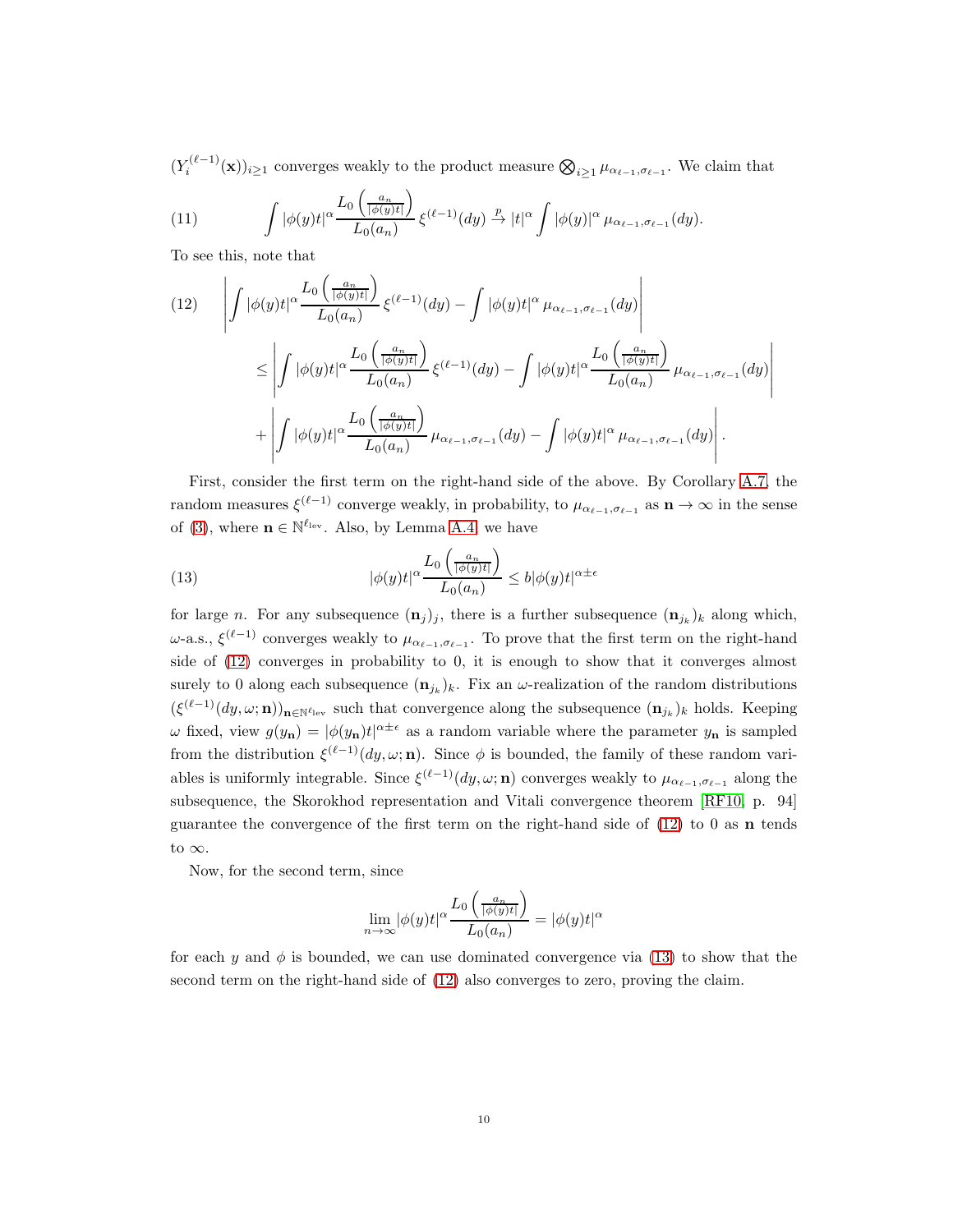Having proved [\(11\)](#page-9-2), we have

$$
\left(1+\frac{1}{n}\left(-c_{\alpha}b_{n}\int|\phi(y)t|^{\alpha}\frac{L_{0}\left(\frac{a_{n}}{|\phi(y)t|}\right)}{L_{0}(a_{n})}\xi^{(\ell-1)}(dy)+o(b_{n})\right)\right)^{n}
$$

$$
\xrightarrow{p} \exp\left(-c_{\alpha}|t|^{\alpha}\int|\phi(y)|^{\alpha}\mu_{\alpha_{\ell-1},\sigma_{\ell-1}}(dy)\right)
$$

and hence

$$
\psi_{Y_i^{(\ell)}(\mathbf{x})|\xi^{(\ell-1)}}(t) \xrightarrow{p} e^{-\sigma_B^{\alpha}|t|^{\alpha}} \exp\left(-c_{\alpha}|t|^{\alpha} \int |\phi(y)|^{\alpha} \mu_{\alpha_{\ell-1}, \sigma_{\ell-1}}(dy)\right).
$$

Thus, the limiting distribution of  $Y_i^{(\ell)}$  $\zeta_i^{(\ell)}(\mathbf{x})$ , given  $\xi^{(\ell-1)}$ , is  $\mu_{\alpha,\sigma_\ell}$  with

$$
\sigma_{\ell}^{\alpha} = \sigma_B^{\alpha} + c_{\alpha} \int |\phi(y)|^{\alpha} \mu_{\alpha, \sigma_{\ell-1}}(dy).
$$

Recall that characteristic functions are bounded by 1. Thus, by taking the expectation of both sides and using dominated convergence, we can conclude that the (unconditional) characteristic function converges to the same expression and thus the (unconditional) distribution of  $Y_i^{(\ell)}$  $\mathcal{I}_i^{(\varepsilon)}(\mathbf{x})$  converges weakly to  $\mu_{\alpha,\sigma_{\varepsilon}}$ .

Finally, we prove that the joint distribution converges weakly to the product  $\bigotimes_{i\geq 1}\mu_{\alpha,\sigma_{\ell}}$ . Let  $\mathcal{L} \subset \mathbb{N}$  be a finite set and  $\mathbf{t} = (t_i)_{i \in \mathcal{L}}$ . Conditionally on  $\{Y_j^{(\ell-1)}(\mathbf{x})\}_{j=1,\dots,n}$ ,

<span id="page-10-0"></span>(14) 
$$
\psi_{(Y_i^{(\ell)}(\mathbf{x}))_{i\geq 1}|\{Y_j^{(\ell-1)}(\mathbf{x})\}_{j=1,\dots,n}}(\mathbf{t}) = \psi_B(\mathbf{t}) \prod_{j=1}^n \prod_{i\in \mathcal{L}} \psi_W\left(\frac{\phi(Y_j^{(\ell-1)}(\mathbf{x}))t_i}{a_n}\right).
$$

Taking the expectation with respect to  ${Y_j^{(\ell-1)}}$  $\{(\mathbf{x}^{(i-1)}(\mathbf{x})\}_{j=1,...,n},$ 

$$
\frac{\psi_{(Y_i^{(\ell)}(\mathbf{x}))_{i\geq 1}}(\mathbf{t})}{\psi_B(\mathbf{t})} = \mathbf{E} \int \prod_{j=1}^n \prod_{i \in \mathcal{L}} \psi_W \left( \frac{\phi(y_j) t_i}{a_n} \right) \bigotimes_{j \geq 1} \xi^{(\ell-1)}(dy_j)
$$

$$
= \mathbf{E} \left( \int \prod_{i \in \mathcal{L}} \psi_W \left( \frac{\phi(y) t_i}{a_n} \right) \xi^{(\ell-1)}(dy) \right)^n.
$$

Now since

$$
\prod_{i\in\mathcal{L}}\psi_W\left(\frac{\phi(y)t_i}{a_n}\right)\sim 1-c_\alpha\frac{b_n}{n}\sum_{i\in\mathcal{L}}|\phi(y)t_i|^\alpha\frac{L_0\left(\frac{a_n}{|\phi(y)t_i|}\right)}{L_0(a_n)},
$$

a similar argument to that of convergence of the marginal distribution shows that

$$
\frac{\psi(\mathbf{t})}{\psi_B(\mathbf{t})} \sim \mathbf{E} \left( 1 - c_{\alpha} \frac{b_n}{n} \sum_{i \in \mathcal{L}} \int |\phi(y)t_i|^{\alpha} \frac{L_0\left(\frac{a_n}{|\phi(y)t_i|}\right)}{L_0(a_n)} \xi^{(\ell-1)}(dy) \right)^n
$$

$$
\to \exp\left( -c_{\alpha} \sum_{i \in \mathcal{L}} |t_i|^{\alpha} \int |\phi(y)|^{\alpha} \mu_{\alpha_{\ell-1}, \sigma_{\ell-1}}(dy) \right)
$$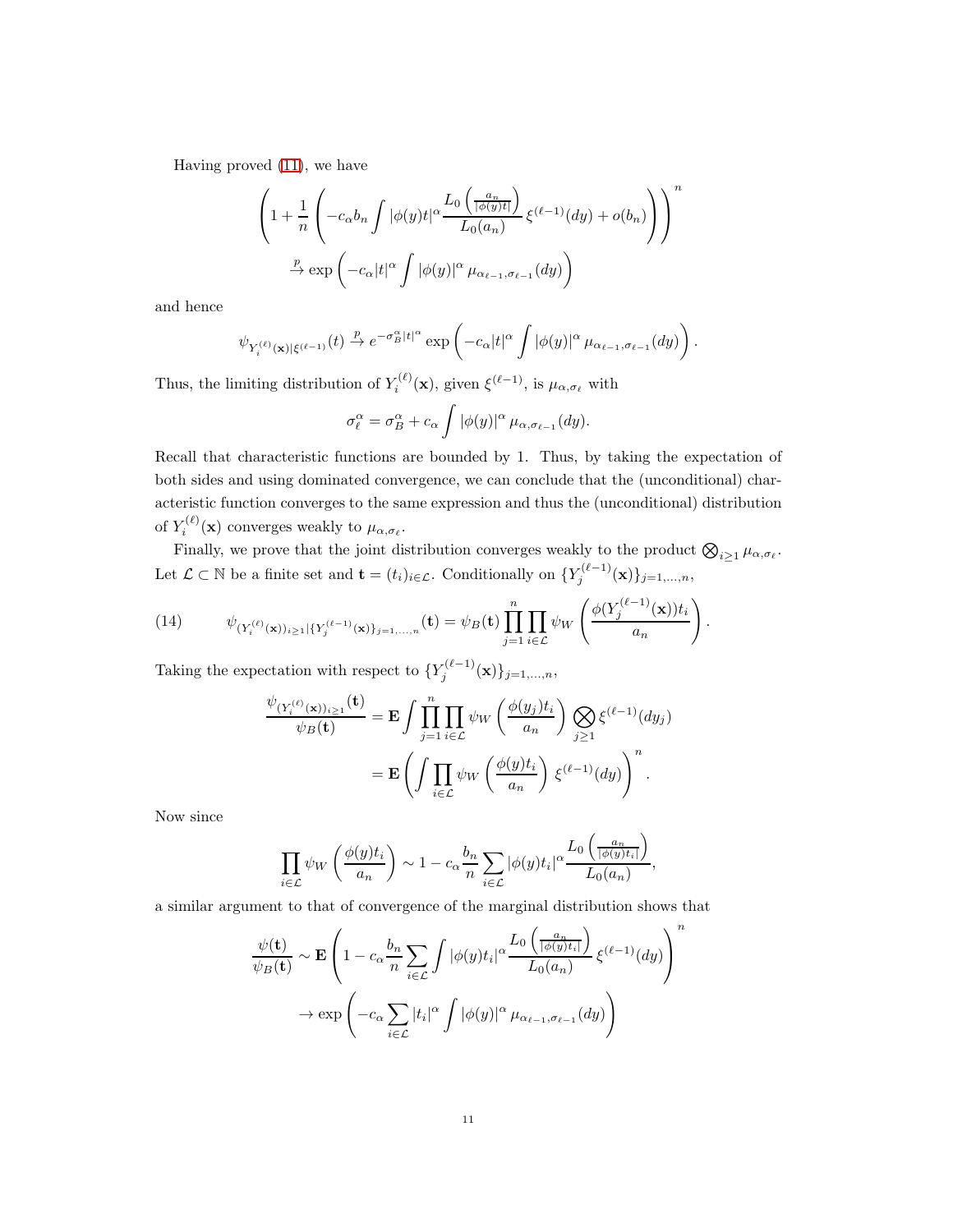$$
= \prod_{i \in \mathcal{L}} \exp \left( -c_{\alpha} |t_i|^{\alpha} \int |\phi(y)|^{\alpha} \mu_{\alpha_{\ell-1}, \sigma_{\ell-1}}(dy) \right)
$$

<span id="page-11-0"></span>completing the proof.  $\Box$ 

#### 4. Relaxing the Boundedness Assumption

As we mentioned earlier in Remark [1,](#page-4-3) the boundedness assumption on  $\phi$  can be relaxed, as long as it is done with care. To show the subtlety of our relaxation, we first present a counterexample where, for heavy-tailed initializations, we cannot use a function which grows linearly.

**Remark 3.** Consider the case where  $\phi = \text{ReLU}, P(|W_{ij}^{(\ell)}| > t) = t^{-\alpha}$  for  $t \ge 1, 0 < \alpha < 2$ , and  $\sigma_B = 0$ . For an input  $\mathbf{x} = (1, 0, \dots, 0) \in \mathbb{R}^I$ , we have

$$
Y_i^{(1)}(\mathbf{x}) = W_{i1}^{(1)},
$$
  
\n
$$
Y_i^{(2)}(\mathbf{x}) = \frac{1}{a_n} \sum_{j=1}^n W_{ij}^{(2)} W_{j1}^{(1)} \mathbf{1}_{\{W_{j1}^{(1)} > 0\}},
$$
  
\n
$$
a_n = n^{1/\alpha}.
$$

Let us calculate the distribution function of  $W_{ij}^{(2)} W_{j1}^{(1)} \mathbf{1}_{\{W_{j1}^{(1)} > 0\}}$ : For  $z \ge 1$ ,

$$
\mathbf{P}(W_{ij}^{(2)}W_{j1}^{(1)}\mathbf{1}_{\{W_{ij}^{(1)}>0\}} \leq z)
$$
\n
$$
= \mathbf{P}(W_{j1}^{(1)} \leq 0) + \int_{1}^{z} \frac{1}{2} \alpha w_{1}^{-\alpha-1} \mathbf{P}\left(W_{ij}^{(2)} \leq \frac{z}{w_{1}}\right) dw_{1} + \int_{z}^{\infty} \frac{1}{2} \alpha w_{1}^{-\alpha-1} \mathbf{P}\left(W_{ij}^{(2)} \leq -1\right) dw_{1}
$$
\n
$$
= 1 - \frac{1}{4}z^{-\alpha} - \frac{1}{4} \alpha z^{-\alpha} \log z.
$$

Similarly, for  $z \leq -1$ ,

$$
\mathbf{P}(W_{ij}^{(2)}W_{j1}^{(1)}\mathbf{1}_{\{W_{j1}^{(1)}>0\}} < z) = \frac{1}{4}\alpha(-z)^{-\alpha}\log(-z) + \frac{1}{4}(-z)^{-\alpha}.
$$

Thus,

$$
\mathbf{P}(|W_{ij}^{(2)}W_{j1}^{(1)}\mathbf{1}_{\{W_{j1}^{(1)}>0\}}|>z) = \frac{1}{2}z^{-\alpha}(1+\alpha\log z).
$$

Let  $\hat{a}_n := \inf\{x \colon x^{-\alpha}(1 + \alpha \log x)/2 \leq n^{-1}\}\.$  Then,  $n\hat{a}_n^{-\alpha}(1 + \alpha \log \hat{a}_n)/2 \to 1$  as  $n \to \infty$ , which leads to

$$
\frac{\hat{a}_n}{n^{1/\alpha}} \sim ((1+\alpha \log \hat{a}_n)/2)^{1/\alpha} \to \infty
$$

when *n* is large. Thus,  $\hat{a}_n$  is of strictly larger order than  $n^{1/\alpha}$ , so  $Y_i^{(2)}(\mathbf{x})$  cannot converge.

Despite the above remark, there is still room to relax the boundedness assumption on  $\phi$ . Note that, in the proof of Theorem [3.1,](#page-4-1) we used boundedness (in a critical way) to prove the claim [\(11\)](#page-9-2). In particular, boundedness gave us that the family of random variables  $|\phi(y)|^{\alpha+\epsilon}$ with respect to the random distribution  $\xi^{(\ell-1)}(dy,\omega;{\bf n})$  is y-uniformly integrable  $\omega$ -almost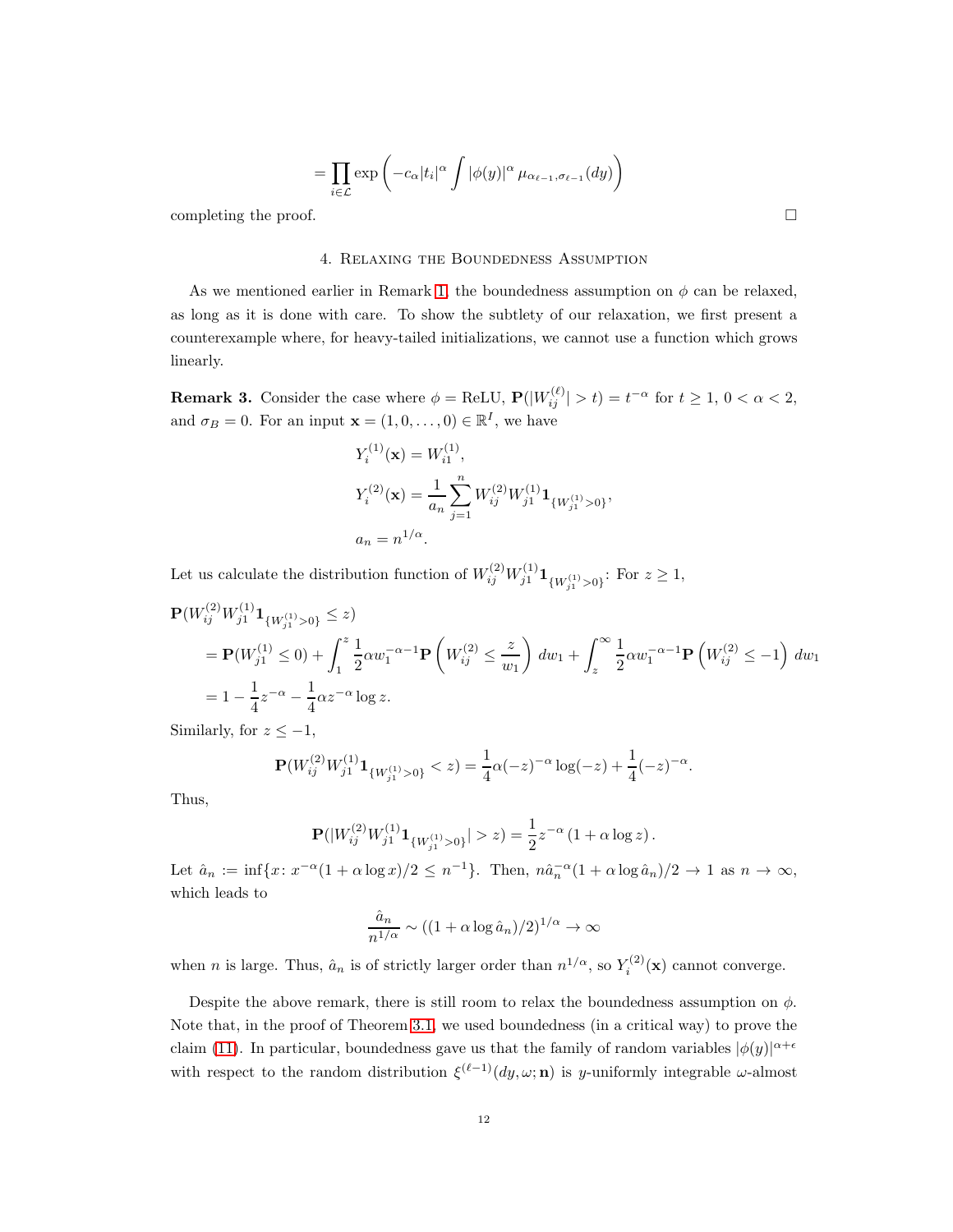surely. We directly make this into an assumption on  $\phi$  as follows: Let  $n := n_{\ell-2}$ , and  $a_n := a_{n_{\ell-2}}(\ell-1)$ . Suppose

- (UI1) for  $\ell = 2$ , there exists  $\epsilon_0 > 0$  such that  $|\phi(Y_j^{(1)})|^{\alpha_2 + \epsilon_0}$  is integrable;
- (UI2) for  $\ell = 3, \ldots, \ell_{\text{lev}} + 1$ , there exists  $\epsilon_0 > 0$  such that for any array  $(c_{n,j})_{n,j}$  satisfying

<span id="page-12-0"></span>(15) 
$$
\sup_{\mathbf{n}} \frac{1}{n} \sum_{j=1}^{n} |c_{\mathbf{n},j}|^{\alpha_{\ell-1}+\epsilon_0} < \infty,
$$

we have uniform integrability of the family

(16) 
$$
\left\{ \left| \phi \left( \frac{1}{a_n} \sum_{j=1}^n c_{\mathbf{n},j} W_j^{(\ell-1)} \right) \right| \right\}^{\alpha_{\ell} + \epsilon_0} \right\}_\mathbf{n}
$$

over n.

If  $\phi$  is bounded, then the above is obviously satisfied. It is not clear whether there is a simpler description of the family of functions that satisfy this assumption (see [\[Ald86\]](#page-23-3)); however, let us argue now that this is general enough to recover the previous results of Gaussian weights or stable weights.

In  $\left[\text{dGMHR}^+\text{18}\right]$  (as well as many other references), the authors considered Gaussian initializations with an activation function  $\phi$  satisfying the so-called polynomial envelop condition. That is,  $|\phi(y)| \le a + b|y|^m$  for some  $a, b > 0$  and  $m \ge 1$  and  $W \sim \mathcal{N}(0, \sigma^2)$ . In this setting, we have  $a_n \sim \sigma \sqrt{n/2}$  and  $\alpha = 2$  for all  $\ell$ , and  $c_{\mathbf{n},j} = c_{\mathbf{n},j}^{(\ell-2)} = \phi(Y_j^{(\ell-2)}(\mathbf{x}; \mathbf{n}))$ . Conditioning on  $(Y_j^{(\ell-2)})_j$  and assuming that [\(15\)](#page-12-0) holds a.s., let us show that  $\phi$  satisfying the polynomial envelope condition also satisfies our uniform integrability assumptions (UI1) and (UI2) a.s. For  $\ell = 2$ , the distribution of

$$
Y_i^{(1)} = \sum_{j=1}^I W_{ij}^{(1)} x_j + B_i^{(1)}
$$

is Gaussian, and thus  $|\phi(Y_j^{(1)})|^{2+\epsilon_0} \leq C_0 + C_1 |Y_j^{(1)}|^{m(2+\epsilon_0)}$  is integrable. For  $\ell \geq 3$ , note that

$$
S_{\mathbf{n}}^{(\ell-1)}:=\frac{1}{a_n}\sum_{j=1}^n c_{\mathbf{n},j}W_j^{(\ell-1)}\sim \mathcal{N}\left(0,\frac{2}{n}\sum_{j=1}^n c_{\mathbf{n},j}^2\right),
$$

where the variance is uniformly bounded over **n** if we assume [\(15\)](#page-12-0). For  $\theta > 1$ , the  $\nu :=$  $m(2 + \epsilon_0)\theta$ -th moment of  $S_n$  can be directly calculated, which is known to be

 $\sqrt{2}$ 

$$
2^{\nu/2} \frac{1}{\sqrt{\pi}} \Gamma\left(\frac{1+\nu}{2}\right) \left(\frac{2}{n} \sum_{j=1}^{n} c_{\mathbf{n},j}^{2}\right)^{\nu/2}.
$$

This is uniformly bounded over **n**, and hence  $|\phi(S_n)|^{2+\epsilon_0}$  is uniformly integrable over **n**. This shows that  $\phi$  satisfying the polynomial envelope condition meets (UI1) and (UI2) assuming [\(15\)](#page-12-0).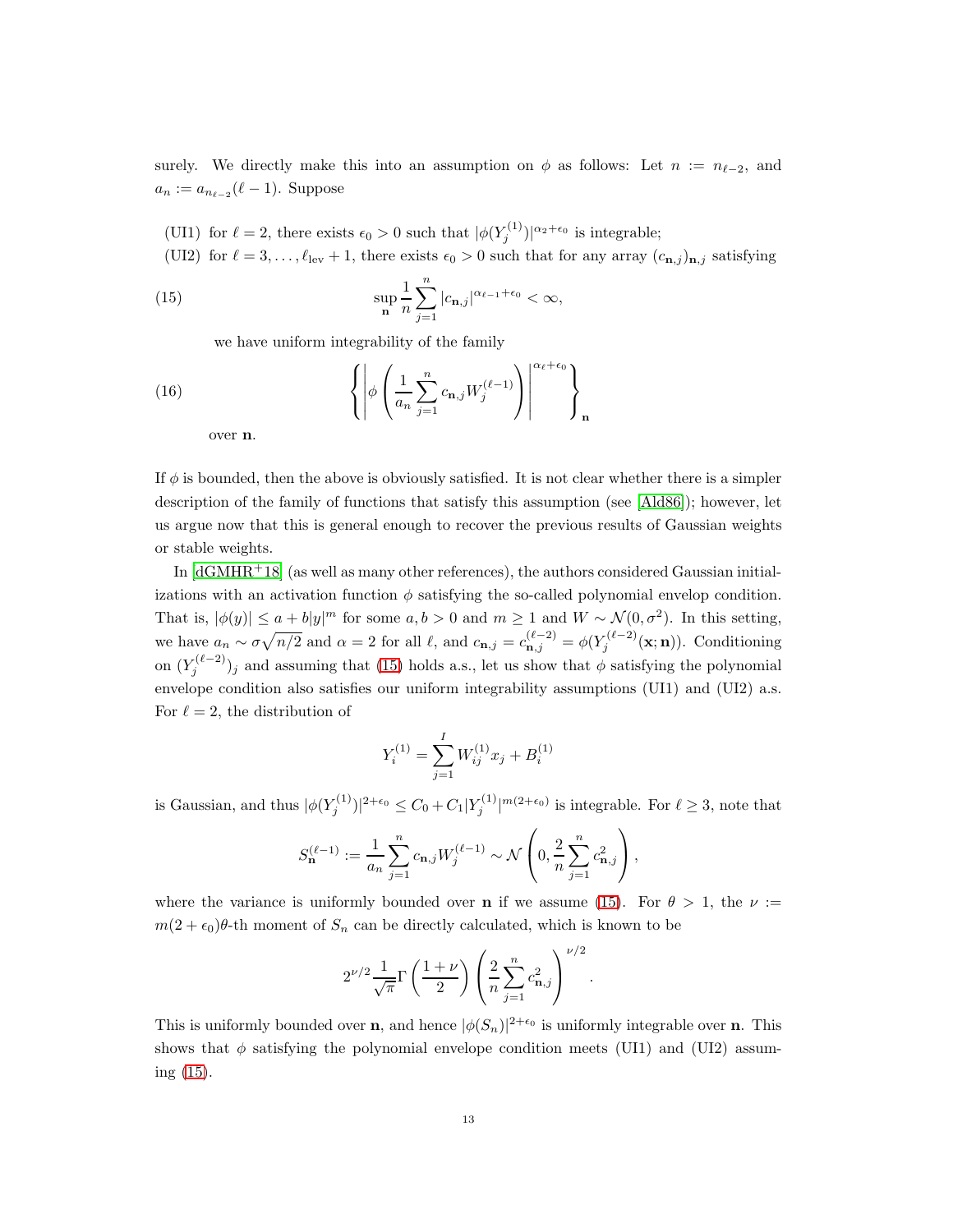In [\[FFP20\]](#page-23-2), the authors considered the case where  $W^{(\ell)}$  is a symmetric  $\alpha$ -stable random variable with scale parameter  $\sigma_{\ell}$ , i.e., with characteristic function  $e^{-\sigma_{\ell}^{\alpha}|t|^{\alpha}}$ . They used the envelop condition  $|\phi(y)| \le a + b|y|^\beta$  where  $\beta < 1$ . For the more general case where we have different  $\alpha_{\ell}$ -stable weights for different layers  $\ell$ , this envelop condition can be generalized to  $\beta < \min_{\ell \geq 2} \alpha_{\ell-1}/\alpha_{\ell}$ . In this case,  $a_n^{\alpha_{\ell}} \sim (\sigma_{\ell}^{\alpha_{\ell}} n)/c_{\alpha_{\ell}}$  and  $c_{\mathbf{n},j} = c_{\mathbf{n},j}^{(\ell-2)} = \phi(Y_j^{(\ell-2)})$  $j^{(\ell-2)}(\mathbf{x};\mathbf{n})).$ Again, conditioning on  $(Y_j^{(\ell-2)})_j$  and assuming [\(15\)](#page-12-0), let us show that  $\phi$  under this generalized envelope condition satisfies the uniform integrability assumptions (UI1) and (UI2) above. For  $\ell = 2$ , the distribution of

$$
Y_j^{(1)} = \sum_{j=1}^I W_{ij}^{(1)} x_j + B_i^{(1)}
$$

is  $\alpha_1$ -stable. By the condition on  $\beta$ , there are  $\delta$  and  $\epsilon_0$  satisfying  $\beta(\alpha_2 + \epsilon_0) \leq \alpha_1 - \delta$  so that

$$
|\phi(Y_j^{(1)})|^{\alpha_2+\epsilon} \le C_0 + C_1 |Y_j^{(1)}|^{\alpha_1-\delta},
$$

which is integrable. For  $\ell \geq 3$ , the distribution of  $S_{\mathbf{n}}^{(\ell-1)} := a_n^{-1} \sum_j c_{\mathbf{n},j} W_j^{(\ell-1)}$  becomes a symmetric  $\alpha_{\ell-1}$ -stable distribution with scale parameter

$$
\left(\frac{c_{\alpha_{\ell-1}}}{n}\sum_{j=1}^n|c_{\mathbf{n},j}|^{\alpha_{\ell-1}}\right)^{1/\alpha_{\ell-1}}
$$

which is uniformly bounded over **n** assuming [\(15\)](#page-12-0). Since  $\beta < \min_{\ell \geq 2} \alpha_{\ell-1}/\alpha_{\ell}$ , it follows that, for some  $\theta > 1$ , there exist small  $\epsilon_0 > 0$  and  $\delta > 0$  such that

$$
\left| \phi \left( S_{\mathbf{n}}^{(\ell-1)} \right) \right|^{(\alpha_{\ell} + \epsilon_0) \theta} \le C_0 + C_1 \left| S_{\mathbf{n}}^{(\ell-1)} \right|^{\beta(\alpha_{\ell} + \epsilon_0) \theta} \le C_0 + C_1 \left| S_{\mathbf{n}}^{(\ell-1)} \right|^{\alpha_{\ell-1} - \delta}
$$

.

It is known that (for instance [\[SS77\]](#page-24-9)) the expectation of  $|S_{\mathbf{n}}^{(\ell-1)}|$ <sup>v</sup> with  $\nu < \alpha_{\ell-1}$  is

$$
K_{\nu}\left(\frac{c_{\alpha_{\ell-1}}}{n}\sum_{j=1}^{n}|c_{\mathbf{n},j}|^{\alpha_{\ell-1}}\right)^{\nu/\alpha_{\ell-1}}
$$

where  $K_{\nu}$  is a constant that depends only on  $\nu$  (and  $\alpha_{\ell-1}$ ). As this is bounded uniformly over n, the family

$$
\left\{\left|\phi\left(S_{\mathbf{n}}^{(\ell-1)}\right)\right|^{\alpha_{\ell}+\epsilon_{0}}\right\}_{\mathbf{n}}
$$

is uniformly integrable. Thus our  $\phi$ , under the generalized envelope condition, satisfies (UI1) and (UI2).

Let us now see that  $c_{n,j}$  satisfies condition [\(15\)](#page-12-0) in both the Gaussian and symmetric stable case. For  $\ell = 3$ ,  $c_{\mathbf{n},j} = \phi(Y_j^{(1)})$  $j_j^{(1)}$ ) satisfies [\(15\)](#page-12-0) by the strong law of large numbers since  $|\phi(Y_j^{(1)})|^{\alpha_2+\epsilon_0}$  is integrable. For  $\ell > 3$ , an inductive argument shows that the family  $\{|\phi(Y_j^{(\ell-2)})|^{\alpha_{\ell-1}+\epsilon_0}\}\$ n is uniformly integrable which leads to [\(15\)](#page-12-0). The details of this inductive argument are contained in the following proof.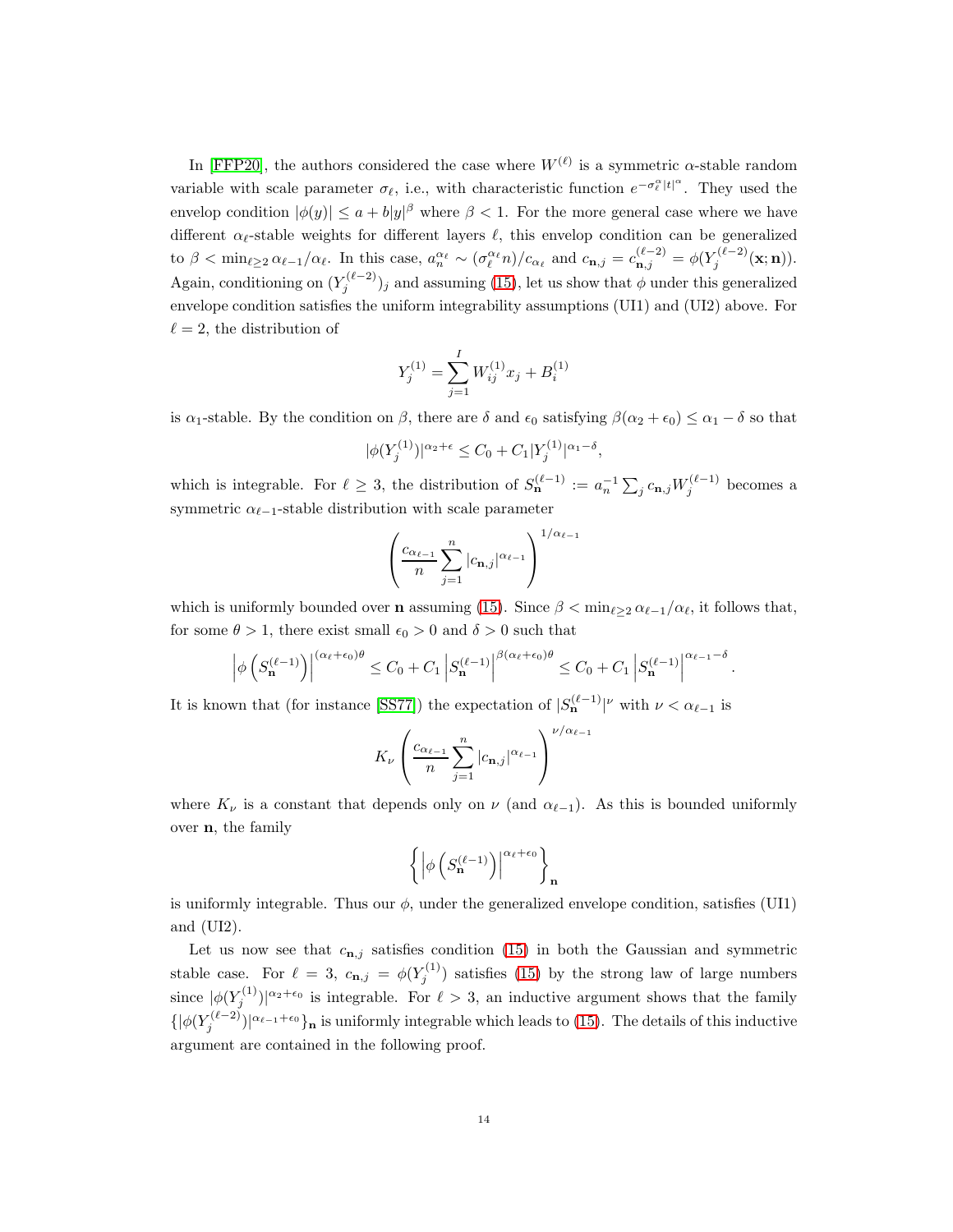*Proof of Theorem [3.1](#page-4-1) under (UI1) and (UI2).* We return to the claim in [\(11\)](#page-9-2) to see how conditions (UI1) and (UI2) are sufficient, even when  $\phi$  is unbounded. We continue to let  $n := n_{\ell-2}$ . Choose a sequence  $\{(n, n)\}_n$ , where  $n = n(n)$  depends on n and  $n \to \infty$  as  $n \to \infty$  in the sense of [\(3\)](#page-4-2). Note that (i) to evaluate the limit as  $n \to \infty$ , it suffices to show the limit exists consistently for any choice of a sequence  $\{\mathbf{n}(n)\}\$ <sub>n</sub> that goes to infinity, and (ii) we can always pass to a subsequence (not depending on  $\omega$ ) since we are concerned with convergence in probability. Therefore, below we will show a.s. uniform integrability over some infinite subset of an arbitrary index set of the form  $\{(n, \mathbf{n}(n)) : n \in \mathbb{N}\}.$ 

Let  $a_n := a_{n_{\ell-2}}(\ell-1)$ . Proceeding as in [\(12\)](#page-9-0) and [\(13\)](#page-9-1), we need to show that the family  $|\phi(y_n)|^{\alpha+\epsilon}$  is uniformly integrable. Since  $\{a_n^{-1}\sum_j \phi(Y_j^{(\ell-2)})W_{ij}^{(\ell-1)}\}_i$  is conditionally i.i.d. given  $\{Y_j^{(\ell-2)}\}_j$ , the random distribution  $\xi^{(\ell-1)}(dy,\omega;{\mathbf n})$  is the law of  $a_n^{-1}\sum_j \phi(Y_j^{(\ell-2)})W_{ij}^{(\ell-1)}$ given  $\{Y_j^{(\ell-2)}\}$  $j_j^{(k-2)}$ by the uniqueness of the directing random measure ([\[Kal05,](#page-23-4) Proposition 1.4]). Thus, by (UI2), it suffices to check that  $n^{-1} \sum_j |\phi(Y_j^{(\ell-2)})|^{\alpha_{\ell-1}+\epsilon_0}$  is uniformly bounded for  $\ell = 3, \ldots, \ell_{\text{lev}} + 1$ . For  $\ell = 3$ , since  $|\phi(Y_j^{(1)})|^{\alpha_2 + \epsilon_0}$  is integrable by (UI1),

$$
\lim_{n \to \infty} \frac{1}{n} \sum_{j=1}^{n} |\phi(Y_j^{(1)})|^{\alpha_2 + \epsilon_0} < \infty
$$

by the strong law of large numbers and hence the normalized sums are almost surely bounded. For  $\ell > 3$ , we proceed inductively. By the inductive hypothesis, we have

$$
\sup_{\mathbf{n}}\frac{1}{n_{\ell-3}}\sum_{j=1}^{n_{\ell-3}}|\phi(Y^{(\ell-3)}_j)|^{(\alpha_{\ell-2}+\epsilon_0)(1+\epsilon')}<\infty
$$

by adjusting  $\epsilon_0, \epsilon' > 0$  appropriately. By (UI2), we have that the family

$$
\{|\phi(y_{\mathbf{n}})|^{(\alpha_{\ell-1}+\epsilon_0)(1+\epsilon'')} : y_{\mathbf{n}} \sim \xi^{(\ell-2)}(dy; \mathbf{n})\}
$$

is a.s. uniformly integrable for some  $\epsilon'' > 0$ . Since the  $Y_j^{(\ell-2)}$ 's are conditionally i.i.d. with common distribution  $\xi^{(\ell-2)}(dy;\mathbf{n})$  given  $\xi^{(\ell-2)}(dy,\omega;\mathbf{n})$ , by Lemma [A.8](#page-22-0) we have that

$$
\mathbf{P}\Big(\Big|\frac{1}{n}\sum_{j=1}^n|\phi(Y_j^{(\ell-2)})|^{\alpha_{\ell-1}+\epsilon_0}-\int|\phi(y)|^{\alpha_{\ell-1}+\epsilon_0}\xi^{(\ell-2)}(\mathop{}\!\mathrm{d} y;\mathbf{n})\Big|\geq\delta~\Big|~\xi^{(\ell-2)}\Big)\rightarrow 0
$$

almost surely. By the dominated convergence theorem we can take expectations on both sides to conclude that

$$
\left|\frac{1}{n}\sum_{j=1}^n |\phi(Y_j^{(\ell-2)})|^{\alpha_{\ell-1}+\epsilon_0} - \int |\phi(y)|^{\alpha_{\ell-1}+\epsilon_0} \xi^{(\ell-2)}(dy;\mathbf{n})\right| \to 0
$$

in probability, so by passing to a subsequence the convergence holds for almost every  $\omega$ . Since

$$
\sup_{\mathbf{n}}\int |\phi(y)|^{\alpha_{\ell-1}+\epsilon_0}\xi^{(\ell-2)}(dy;\mathbf{n})<\infty
$$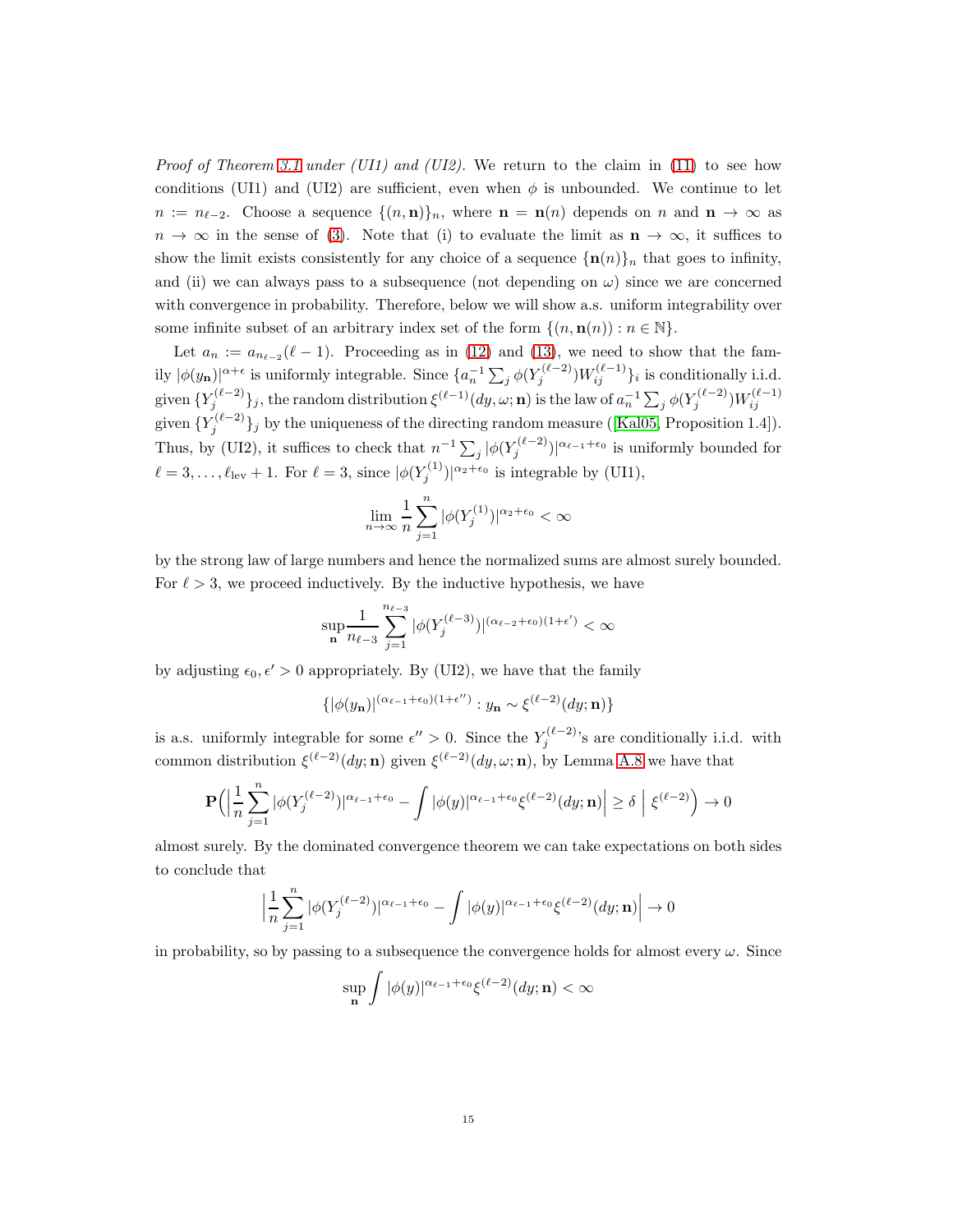almost surely, we have also that

$$
\sup_{\mathbf{n}}\frac{1}{n}\sum_{j=1}^n|\phi(Y_j^{(\ell-2)})|^{\alpha_{\ell-1}+\epsilon_0}<\infty
$$

<span id="page-15-1"></span>almost surely, proving our claim.

## 5. Joint Convergence with Different Inputs

In this section, we extend Theorem [3.1](#page-4-1) to the joint distribution of  $k$  different inputs. In this section, we show that the k-dimensional vector  $(Y_i^{(\ell)})$  $Y_i^{(\ell)}(\mathbf{x}_1; \mathbf{n}), \ldots, Y_i^{(\ell)}(\mathbf{x}_k; \mathbf{n}))$  converges, and represent the limiting characteristic function via the spectral measure  $\Gamma_{\ell}$ .

For simplicity, we use the following notation:

- $\vec{\mathbf{x}} = (\mathbf{x}_1, \dots, \mathbf{x}_k)$  where  $\mathbf{x}_j \in \mathbb{R}^I$ .
- $\mathbf{1} = (1, \ldots, 1) \in \mathbb{R}^k$ .
- $\bullet$   $\mathbf{Y}_i^{(\ell)}$  $i^{(\ell)}(\vec{\mathbf{x}}; \mathbf{n}) = (Y_i^{(\ell)})$  $Y_i^{(\ell)}(\mathbf{x}_1;\mathbf{n}),\ldots,Y_i^{(\ell)}(\mathbf{x}_k;\mathbf{n})) \in \mathbb{R}^k$ , for  $i \in \mathbb{N}$ .
- $\phi(\mathbf{Y}_i^{(\ell)}(\vec{x}; \mathbf{n})) = (\phi(Y_i^{(\ell)}(\mathbf{x}_1; \mathbf{n})), \dots, \phi(Y_i^{(\ell)}(\mathbf{x}_k; \mathbf{n}))) \in \mathbb{R}^k$ .
- $\langle \cdot, \cdot \rangle$  denotes the standard inner product in  $\mathbb{R}^k$ .
- For any given j, let the law of the k-dimensional vector  $\mathbf{Y}_{j}^{(\ell)}(\vec{x})$  be denoted by  $\nu_k^{(\ell)}$ k (which does not depend on j). Its projection onto the s-th component  $Y_i^{(\ell)}$  $\zeta_i^{(\epsilon)}(\mathbf{x}_s;\mathbf{n})$  is denoted by  $\nu_{k,s}^{(\ell)}$  for  $1 \leq s \leq k$ , and the projection onto the two coordinates, *i*-th and j-th, is denoted by  $\nu_{k,ij}^{(\ell)}$ . The limiting distribution of  $\mathbf{Y}_j^{(\ell)}$  $j^{(\ell)}(\vec{x})$  is denoted by  $\mu_k^{(\ell)}$  $\binom{k}{k}$ , and the projections are similarly denoted by  $\mu_{k,s}^{(\ell)}$  and  $\mu_{k,ij}^{(\ell)}$ .
- $\bullet$  A centered k-dimensional multivariate Gaussian with covariance matrix  $M$  is denoted by  $\mathcal{N}_k(M)$ .
- For  $\alpha < 2$ , we denote the k-dimensional symmetric  $\alpha$ -stable distribution with spectral measure Γ by  $S \alpha S_k(\Gamma)$ . For those not familiar with the spectral measure of a multivariate stable law, see Appendix [B.](#page-22-1)

<span id="page-15-0"></span>**Theorem 5.1.** For each  $\ell = 2, \ldots, \ell_{lev} + 1$ , the joint distribution of the random variables  $(\mathbf{Y}^{(\ell)}_i(\vec{\mathbf{x}};\mathbf{n}))_{i\geq 1}$  converges weakly to,

• for 
$$
\alpha_{\ell} < 2
$$
,  $\mu_k^{(\ell)} = \bigotimes_{i \geq 1} S \alpha_{\ell} S_k(\Gamma_{\ell})$  where  $\Gamma_{\ell}$  is defined by

<span id="page-15-2"></span>(17) 
$$
\Gamma_2 = \|\sigma_{B^{(2)}} 1\|^{\alpha_2} \delta_{\frac{1}{\|\mathbf{1}\|}} + \int \left\|c_{\alpha_2}^{1/\alpha_2}(\phi(\mathbf{y}))\right\|^{\alpha_2} \delta_{\frac{\phi(\mathbf{y})}{\|\phi(\mathbf{y})\|}} \nu_k^{(1)}(d\mathbf{y}),
$$

and

<span id="page-15-4"></span>(18) 
$$
\Gamma_{\ell} = \|\sigma_{B^{(\ell)}} \mathbf{1}\|^{\alpha_{\ell}} \delta_{\frac{1}{\|\mathbf{1}\|}} + \int \left\|c_{\alpha_{\ell}}^{1/\alpha_{\ell}}(\phi(\mathbf{y}))\right\|^{\alpha_{\ell}} \delta_{\frac{\phi(\mathbf{y})}{\|\phi(\mathbf{y})\|}} \mu_{k}^{(\ell-1)}(d\mathbf{y}),
$$

• for 
$$
\alpha_{\ell} = 2
$$
,  $\mu_k^{(\ell)} = \bigotimes_{i \geq 1} \mathcal{N}_k(M_{\ell})$ , where

<span id="page-15-3"></span>(19) 
$$
(M_2)_{ii} = \mathbf{E} |B_i^{(2)}|^2 + \frac{1}{2} \int |\phi(y)|^2 \nu_{k,i}^{(1)}(dy),
$$

$$
(M_2)_{ij} = \frac{1}{2} \int \phi(y_1) \phi(y_2) \nu_{k,ij}^{(1)}(dy_1 dy_2)
$$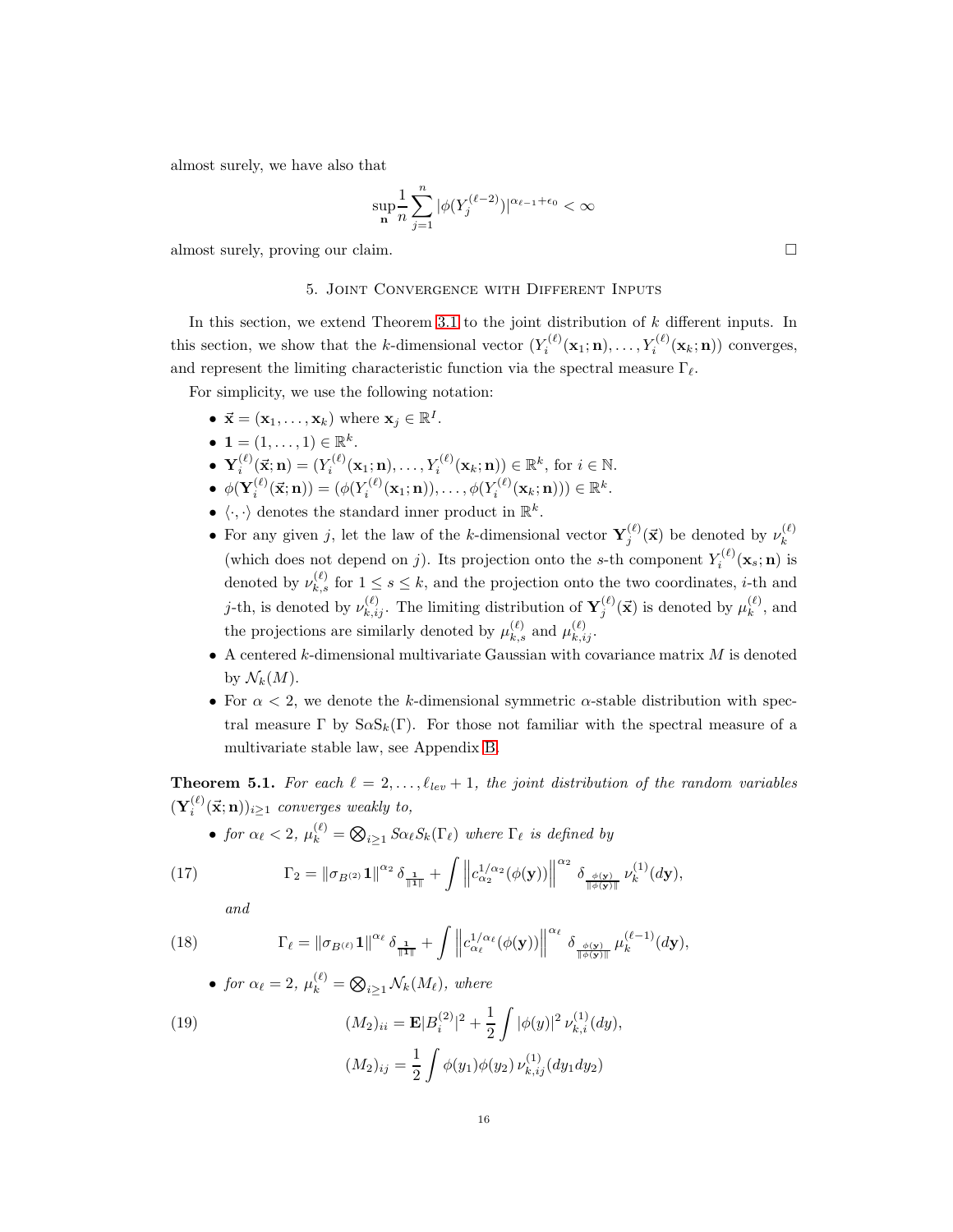and

<span id="page-16-2"></span>(20) 
$$
(M_{\ell})_{ii} = \mathbf{E} |B_i^{(\ell)}|^2 + \frac{1}{2} \int |\phi(y)|^2 \mu_{k,i}^{(\ell-1)}(dy),
$$

$$
(M_{\ell})_{ij} = \frac{1}{2} \int \phi(y_1) \phi(y_2) \mu_{k,ij}^{(\ell-1)}(dy_1 dy_2).
$$

*Proof.* Let  $\mathbf{t} = (t_1, \ldots, t_k)$ . We again start with the expression

<span id="page-16-0"></span>(21) 
$$
\psi_{\mathbf{Y}_{i}^{(\ell)}(\vec{\mathbf{x}})|\{\mathbf{Y}_{j}^{(\ell-1)}(\vec{\mathbf{x}})\}_{j\geq 1}}(\mathbf{t})
$$
\n
$$
= \mathbf{E}\left[e^{i\langle\mathbf{t},\mathbf{Y}_{i}^{(\ell)}(\vec{\mathbf{x}})\rangle}\Big|\{\mathbf{Y}_{j}^{(\ell-1)}(\vec{\mathbf{x}})\}_{j\geq 1}\right]
$$
\n
$$
= \mathbf{E}\left[\exp\left(i\left\langle\mathbf{t},\frac{1}{a_{n}}\sum_{j=1}^{n}W_{ij}^{(\ell)}\phi(\mathbf{Y}_{j}^{(\ell-1)}(\vec{\mathbf{x}}))+B_{i}^{(\ell)}\mathbf{1}\right\rangle\right)\Big|\{\mathbf{Y}_{j}^{(\ell-1)}(\vec{\mathbf{x}})\}_{j\geq 1}\right]
$$
\n
$$
= \mathbf{E}e^{iB_{i}^{(\ell)}\langle\mathbf{t},\mathbf{1}\rangle}\prod_{j=1}^{n}\mathbf{E}\left[\exp\left(i\frac{1}{a_{n}}W_{ij}^{(\ell)}\left\langle\mathbf{t},\phi(\mathbf{Y}_{j}^{(\ell-1)}(\vec{\mathbf{x}}))\right\rangle\right)\Big|\{\mathbf{Y}_{j}^{(\ell-1)}(\vec{\mathbf{x}})\}_{j\geq 1}\right]
$$
\n
$$
= \psi_{B}(\langle\mathbf{t},\mathbf{1}\rangle)\left(\psi_{W}\left(\frac{1}{a_{n}}\langle\mathbf{t},\phi(\mathbf{Y}_{j}^{(\ell-1)}(\vec{\mathbf{x}}))\rangle\right)\right)^{n}.
$$

Here  $\psi_B$  and  $\psi_W$  are characteristic functions of the random variables  $B_i^{(\ell)}$  and  $W_{ij}^{(\ell)}$  for some/any  $i, j$ .

Case  $\ell=2$ :

As before, let  $n = n_1, \alpha = \alpha_2, a_n = a_{n_1}(2)$ . As in Theorem [3.1,](#page-4-1)  $(\mathbf{Y}_j^{(1)}(\vec{x}))_{j \geq 1}$  is i.i.d, and thus

$$
\psi_{\mathbf{Y}_{i}^{(\ell)}(\vec{\mathbf{x}})}(\mathbf{t}) = \psi_{B}(\langle \mathbf{t}, \mathbf{1} \rangle) \mathbf{E} \left( \psi_{W} \left( \frac{1}{a_{n}} \langle \mathbf{t}, \phi(\mathbf{Y}_{j}^{(\ell-1)}(\vec{\mathbf{x}})) \rangle \right) \right)^{n}
$$

$$
= \psi_{B}(\langle \mathbf{t}, \mathbf{1} \rangle) \int \left( \psi_{W} \left( \frac{1}{a_{n}} \langle \mathbf{t}, \phi(\mathbf{y}) \rangle \right) \right)^{n} \nu_{k}^{(1)}(d\mathbf{y}).
$$

As before,

$$
\left(\psi_W\left(\frac{1}{a_n}\langle \mathbf{t}, \phi(\mathbf{y})\rangle\right)\right)^n = \left(1 - c_\alpha \frac{b_n}{n} |\langle \mathbf{t}, \phi(\mathbf{y})\rangle|^{\alpha} \frac{L_0\left(\frac{a_n}{|\langle \mathbf{t}, \phi(\mathbf{y})\rangle|}\right)}{L_0(a_n)} + o\left(\frac{b_n}{n} |\langle \mathbf{t}, \phi(\mathbf{y})\rangle|^{\alpha} \frac{L_0\left(\frac{a_n}{|\langle \mathbf{t}, \phi(\mathbf{y})\rangle|}\right)}{L_0(a_n)}\right)\right)^n.
$$

The main calculation needed to extend the proof of Theorem [3.1](#page-4-1) to the situation involving  $\vec{x}$ is as follows. Assuming the uniform integrability in Section [4,](#page-11-0) we have, for some  $b > 0$  and  $0 < \epsilon < \epsilon_0,$ 

<span id="page-16-1"></span>(22) 
$$
\int |\langle \mathbf{t}, \phi(\mathbf{y}) \rangle|^{\alpha} \frac{L_0\left(\frac{a_n}{|\langle \mathbf{t}, \phi(\mathbf{y}) \rangle|}\right)}{L_0(a_n)} \nu_k^{(1)}(d\mathbf{y}) \le b \int |\langle \mathbf{t}, \phi(\mathbf{y}) \rangle|^{\alpha \pm \epsilon} \nu_k^{(1)}(d\mathbf{y})
$$

$$
= \int b \left| \sum_{s=1}^k t_s \phi(y_s) \right|^{\alpha \pm \epsilon} \nu_k^{(1)}(d\mathbf{y})
$$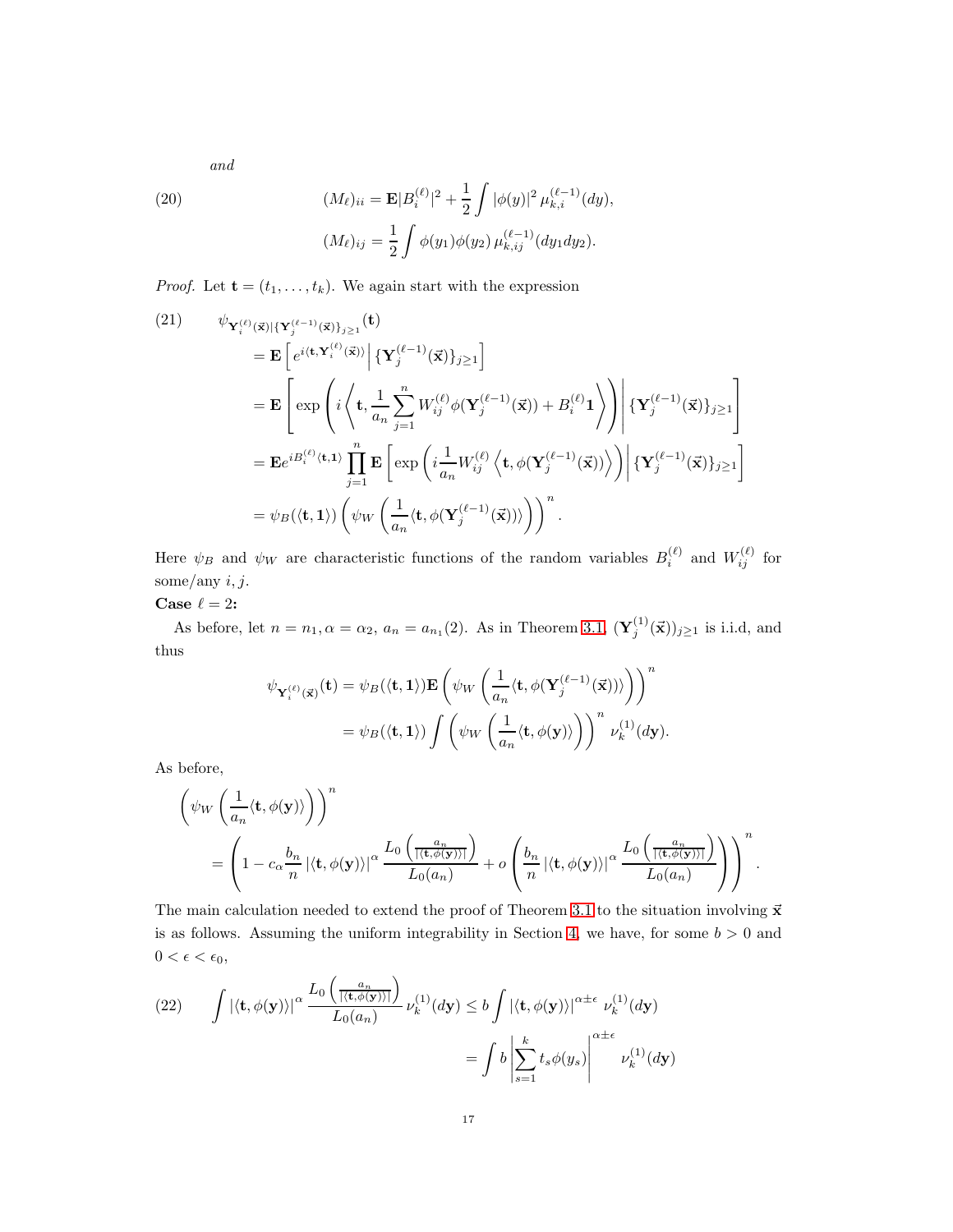$$
\leq \int bc_k \sum_{s=1}^k |t_s \phi(y_s)|^{\alpha \pm \epsilon} \nu_k^{(1)}(d\mathbf{y})
$$
  
= 
$$
bc_k \sum_{s=1}^k \int |t_s \phi(y_s)|^{\alpha \pm \epsilon} \nu_{k,s}^{(1)}(dy) < \infty.
$$

It thus follows that

$$
\int |\langle \mathbf{t}, \phi(\mathbf{y}) \rangle|^{\alpha} \frac{L_0\left(\frac{a_n}{|\langle \mathbf{t}, \phi(\mathbf{y}) \rangle|}\right)}{L_0(a_n)} \nu_k^{(1)}(d\mathbf{y}) \to \int |\langle \mathbf{t}, \phi(\mathbf{y}) \rangle|^{\alpha} \nu_k^{(1)}(d\mathbf{y}), \text{ and}
$$

$$
\int o\left(\frac{b_n}{n} |\langle \mathbf{t}, \phi(\mathbf{y}) \rangle|^{\alpha} \frac{L_0\left(\frac{a_n}{|\langle \mathbf{t}, \phi(\mathbf{y}) \rangle|}\right)}{L_0(a_n)}\right) \nu_k^{(1)}(d\mathbf{y}) = o\left(\frac{b_n}{n}\right).
$$

Therefore,

$$
(23)
$$

$$
\psi_B(\langle \mathbf{t}, \mathbf{1} \rangle) \mathbf{E} \left( \psi_W \left( \frac{1}{a_n} \langle \mathbf{t}, \phi(\mathbf{y}) \rangle \right) \right)^n \to \exp \left( -\sigma_B^{\alpha} |\langle \mathbf{t}, \mathbf{1} \rangle|^{\alpha} \right) \exp \left( -c_{\alpha} \int |\langle \mathbf{t}, \phi(\mathbf{y}) \rangle|^{\alpha} \nu_k^{(1)}(d\mathbf{y}) \right).
$$

Let  $\|\cdot\|$  denote the standard Euclidean norm. Observe that for  $\alpha < 2$ ,

$$
c_\alpha \left| \langle \mathbf t, \phi(\mathbf y) \rangle \right|^\alpha = \int_{S^{k-1}} |\langle \mathbf t, \mathbf s \rangle|^\alpha \left\| c_\alpha^{1/\alpha}(\phi(\mathbf y)) \right\|^\alpha \, \delta_{\frac{\phi(\mathbf y)}{\|\phi(\mathbf y)\|}}(d\mathbf s).
$$

Thus, by Theorem [B.2,](#page-22-2) we have the convergence  $\mathbf{Y}_i^{(\ell)}(\vec{\mathbf{x}};\mathbf{n}) \stackrel{w}{\rightarrow} \text{SoS}_k(\Gamma_2)$  where  $\Gamma_2$  is defined by [\(17\)](#page-15-2).

For  $\alpha = 2$ , we have

$$
\exp\left(-c_{\alpha}\int |\langle \mathbf{t}, \phi(\mathbf{y})\rangle|^2 \nu_k^{(1)}(d\mathbf{y})\right) = \exp(-\frac{1}{2}\langle \mathbf{t}, M_2\mathbf{t}\rangle)
$$

where  $M_2$  is given by [\(19\)](#page-15-3), which is equal to the characteristic function of  $\mathcal{N}(M_2)$ .

Extending the calculations in [\(8\)](#page-7-0), the convergence  $(\mathbf{Y}_i^{(\ell)}(\vec{x}; n))_{i \geq 1} \stackrel{w}{\to} \bigotimes_{i \geq 1} S \alpha S_k(\Gamma_2)$  follows similarly.

## Case  $\ell > 2$ :

Similar to [\(9\)](#page-8-0), let  $\xi^{(\ell-1)}(d\mathbf{y},\omega)$  be a random distribution such that, given  $\xi^{(\ell-1)}$ , the random vectors  $\mathbf{Y}_{j}^{(\ell-1)}(\vec{x}), j = 1, 2, \ldots$  are i.i.d. with distribution  $\xi^{(\ell-1)}(d\mathbf{y})$ .

Taking the conditional expectation of [\(21\)](#page-16-0) given  $\xi^{(\ell-1)}$ , we get

$$
\psi_{\mathbf{Y}_{i}^{(\ell)}|\xi^{(\ell-1)}}(\mathbf{t}) = \psi_B(\langle \mathbf{t}, \mathbf{1} \rangle) \mathbf{E}\left[\left(\int \psi_W \left(\frac{1}{a_n} \langle \mathbf{t}, \phi(\mathbf{y}) \rangle \right) \xi^{(\ell-1)}(\,) \right)^n \middle| \xi^{(\ell-1)}\right]
$$

for any i. Here,

$$
\int \psi_W\left(\frac{1}{a_n}\langle \mathbf{t}, \phi(\mathbf{y})\rangle\right) \xi^{(\ell-1)}(d\mathbf{y}) \sim 1 - c_\alpha \frac{b_n}{n} \int |\langle \mathbf{t}, \phi(\mathbf{y})\rangle|^\alpha \frac{L_0\left(\frac{a_n}{|\langle \mathbf{t}, \phi(\mathbf{y})\rangle|}\right)}{L_0(a_n)} \xi^{(\ell-1)}(d\mathbf{y}).
$$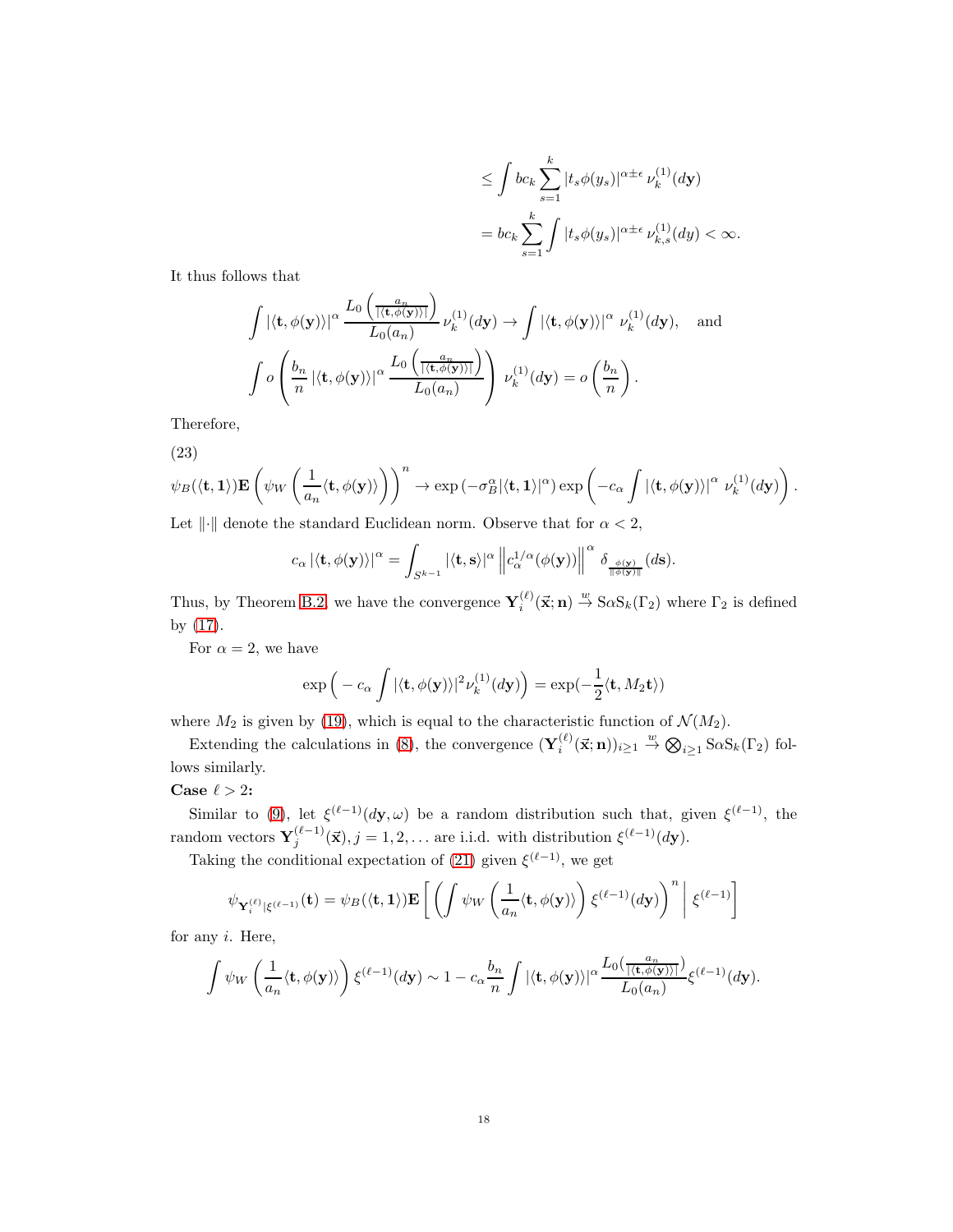From the induction hypothesis,  $(\mathbf{Y}_i^{(\ell-1)}(\vec{x}))_{i\geq 1}$  converges weakly either to  $\bigotimes_{i\geq 1} S\alpha S(\Gamma_{\ell-1})$ or to  $\bigotimes_{i\geq 1} \mathcal{N}_k(M_\ell)$ . We claim that

$$
\int |\langle \mathbf{t}, \phi(\mathbf{y}) \rangle|^{\alpha} \frac{L_0(\frac{a_n}{|\langle \mathbf{t}, \phi(\mathbf{y}) \rangle|})}{L_0(a_n)} \xi^{(\ell-1)}(d\mathbf{y}) \stackrel{p}{\to} \int |\langle \mathbf{t}, \phi(\mathbf{y}) \rangle|^{\alpha} \mu_k^{(\ell-1)}(d\mathbf{y}).
$$

To see this, note that

<span id="page-18-0"></span>
$$
(24) \left| \int |\langle \mathbf{t}, \phi(\mathbf{y}) \rangle|^{\alpha} \frac{L_0(\frac{a_n}{|\langle \mathbf{t}, \phi(\mathbf{y}) \rangle|})}{L_0(a_n)} \xi^{(\ell-1)}(d\mathbf{y}) - \int |\langle \mathbf{t}, \phi(\mathbf{y}) \rangle|^{\alpha} \mu_k^{(\ell-1)}(d\mathbf{y}) \right|
$$
  
\n
$$
\leq \left| \int |\langle \mathbf{t}, \phi(\mathbf{y}) \rangle|^{\alpha} \frac{L_0(\frac{a_n}{|\langle \mathbf{t}, \phi(\mathbf{y}) \rangle|})}{L_0(a_n)} \xi^{(\ell-1)}(d\mathbf{y}) - \int |\langle \mathbf{t}, \phi(\mathbf{y}) \rangle|^{\alpha} \frac{L_0(\frac{a_n}{|\langle \mathbf{t}, \phi(\mathbf{y}) \rangle|})}{L_0(a_n)} \mu_k^{(\ell-1)}(d\mathbf{y}) \right|
$$
  
\n
$$
+ \left| \int |\langle \mathbf{t}, \phi(\mathbf{y}) \rangle|^{\alpha} \frac{L_0(\frac{a_n}{|\langle \mathbf{t}, \phi(\mathbf{y}) \rangle|})}{L_0(a_n)} \mu_k^{(\ell-1)}(d\mathbf{y}) - \int |\langle \mathbf{t}, \phi(\mathbf{y}) \rangle|^{\alpha} \mu_k^{(\ell-1)}(d\mathbf{y}) \right|.
$$

Now, the uniform integrability assumption in Section [4](#page-11-0) combined with [\(22\)](#page-16-1) shows that

$$
|\langle \mathbf{t}, \phi(\mathbf{y}) \rangle|^{\alpha} \, \frac{L_0\left(\frac{a_n}{|\langle \mathbf{t}, \phi(\mathbf{y}) \rangle|}\right)}{L_0(a_n)}
$$

is uniformly integrable with respect to the family  $(\xi^{(\ell-1)})_n$ , and thus the first term on the right-hand-side of [\(24\)](#page-18-0) converges in probability to zero. Also, from [\(22\)](#page-16-1) and the fact that

$$
\lim_{n\to\infty}|\langle \mathbf{t},\phi(\mathbf{y})\rangle|^\alpha \, \frac{L_0\left(\frac{a_n}{|\langle \mathbf{t},\phi(\mathbf{y})\rangle|}\right)}{L_0(a_n)} = |\langle \mathbf{t},\phi(\mathbf{y})\rangle|^\alpha
$$

for each y, dominated convergence gives us convergence to 0 of the second term. Therefore,

$$
\left(\int \psi_W\left(\frac{1}{a_n}\langle \mathbf{t}, \phi(\mathbf{y})\rangle\right) \xi^{(\ell-1)}(d\mathbf{y})\right)^n \xrightarrow{p} \exp\left(-c_\alpha \int |\langle \mathbf{t}, \phi(\mathbf{y})\rangle|^\alpha \mu_k^{(\ell-1)}(d\mathbf{y})\right)
$$

and consequently,

$$
\psi_{\mathbf{Y}_i^{(\ell)}|\xi^{(\ell-1)}}(\mathbf{t}) \xrightarrow{p} \psi_B(\langle \mathbf{t}, \mathbf{1} \rangle) \exp \left( -c_\alpha \int |\langle \mathbf{t}, \phi(\mathbf{y}) \rangle|^\alpha \mu_k^{(\ell-1)}(d\mathbf{y}) \right).
$$

Finally, noting that the characteristic function is bounded by 1 and using dominated convergence, we get

$$
\psi_{\mathbf{Y}_{i}^{(\ell)}}(\mathbf{t}) \xrightarrow{p} \psi_{B}(\langle \mathbf{t}, \mathbf{1} \rangle) \exp \left(-c_{\alpha} \int |\langle \mathbf{t}, \phi(\mathbf{y}) \rangle|^{\alpha} \mu_{k}^{(\ell-1)}(d\mathbf{y})\right),
$$

where the right-hand side is the characteristic function of  $S \alpha S_k(\Gamma_\ell)$  (or  $\mathcal{N}_k(M_\ell)$  for  $\alpha = 2$ ), where  $\Gamma_{\ell}$  and  $M_{\ell}$  are given by [\(18\)](#page-15-4) and [\(20\)](#page-16-2), respectively.

The proof of  $(\mathbf{Y}_i^{(\ell)}(\vec{x}; n))_{i \geq 1} \stackrel{w}{\to} \bigotimes_{i \geq 1} S_{\alpha} S_k(\Gamma_{\ell})$  (or  $\bigotimes_{i \geq 1} \mathcal{N}_k(M_{\ell})$  in the case  $\alpha = 2$ ) follows similarly to the calculations following  $(14)$ .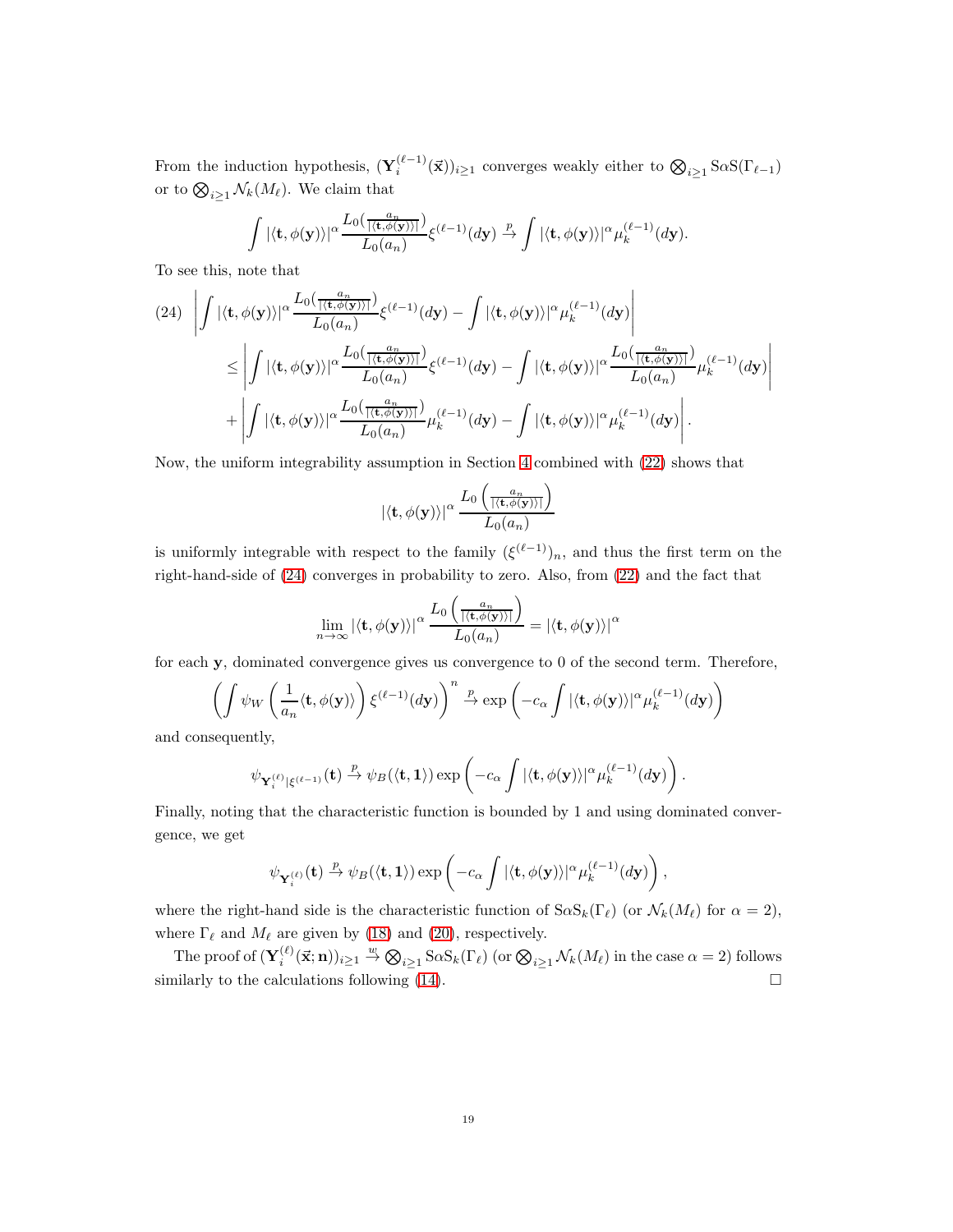## Appendix A. Auxiliary Lemmas

<span id="page-19-0"></span>**Lemma A.1.** If  $L$  is slowly varying, then

$$
\widetilde{L}(x) = \int_0^x t^{-1} L(t) dt
$$

is also slowly varying.

*Proof.* If  $\widetilde{L}$  is bounded, then since  $\widetilde{L}$  is increasing,  $\widetilde{L}(x)$  converges as  $x \to \infty$ . Thus  $\widetilde{L}$  is slowly varying. If  $\widetilde{L}$  is not bounded, then by L'Hôpital's rule,

$$
\lim_{x \to \infty} \frac{\widetilde{L}(\lambda x)}{\widetilde{L}(x)} = \lim_{x \to \infty} \frac{\int_0^x y^{-1} L(\lambda y) dy}{\int_0^x y^{-1} L(y) dy} = \lim_{x \to \infty} \frac{L(\lambda x)}{L(x)} = 1.
$$

The next four lemmas are standard results for which we give references for their proofs. In particular, the next lemma is a standard result concerning the characteristic function of heavy-tailed distributions [\[Pit68,](#page-24-10) Theorem 1 and Theorem 3] (see also [\[Dur19,](#page-23-5) Eq. 3.8.2]).

<span id="page-19-1"></span>**Lemma A.2.** If W is a symmetric random variable with tail probability  $P(|W| > t) =$  $t^{-\alpha}L(t)$  where  $0 < \alpha \leq 2$  and L is slowly-varying, then the characteristic function  $\psi_W(t)$  of W satisfies

$$
\psi_W(t) = 1 - c_\alpha |t|^\alpha L\left(\frac{1}{|t|}\right) + o\left(|t|^\alpha L\left(\frac{1}{|t|}\right)\right), \quad t \to 0
$$

where

$$
c_{\alpha} = \lim_{M \to \infty} \int_0^M \frac{\sin u}{u^{\alpha}} du = \frac{\pi/2}{\Gamma(\alpha) \sin(\pi \alpha/2)}
$$

for  $\alpha < 2$ , and

$$
\psi_W(t) = 1 - |t|^2 \widetilde{L}\left(\frac{1}{|t|}\right) + o\left(|t|^2 \widetilde{L}\left(\frac{1}{|t|}\right)\right), \quad t \to 0
$$

for  $\alpha = 2$  where

$$
\widetilde{L}(x) = \int_0^x y \mathbf{P}(|W| > y) \, dy = \int_0^x y^{-1} L(y) \, dy.
$$

We next state a standard result about slowly varying functions [\[Fel71,](#page-23-6) VIII.8 Lemma 2].

**Lemma A.3.** If L is slowly varying, then for any fixed  $\epsilon > 0$  and all sufficiently large x,

$$
x^{-\epsilon} < L(x) < x^{\epsilon}.
$$

Moreover, the convergence

$$
\frac{L(tx)}{L(t)} \to 1
$$

as  $t \to \infty$  is uniform in finite intervals  $0 < a < x < b$ .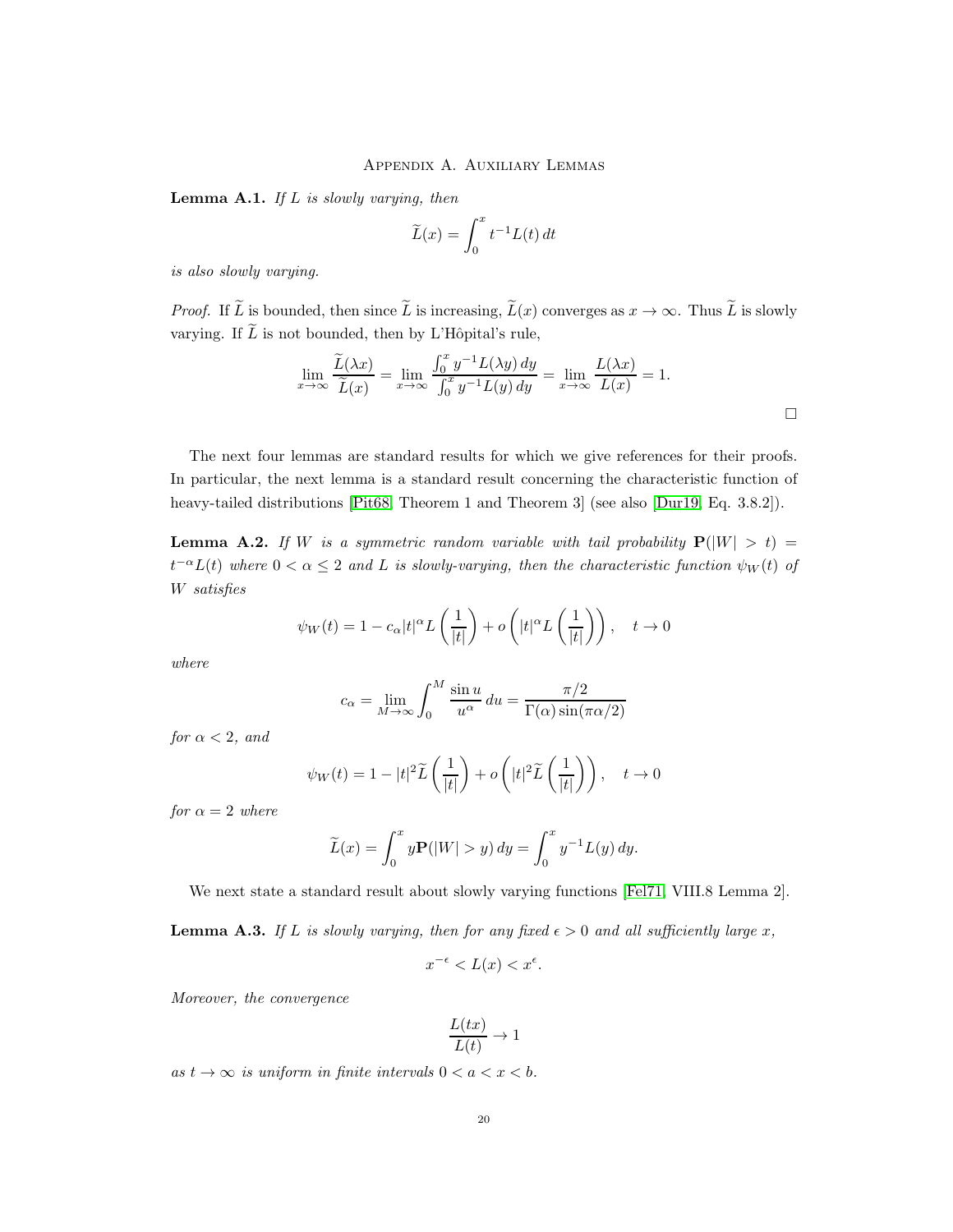An easy corollary of the above lemma is the following result, which we single out for convenience [\[Pit68,](#page-24-10) Lemma 2].

<span id="page-20-1"></span>**Lemma A.4.** If  $G(t) = t^{-\alpha}L(t)$  where  $\alpha \geq 0$  and L is slowly-varying, then for any given positive  $\epsilon$  and c, there exist a and b such that

$$
\frac{G(\lambda t)}{G(t)} < \frac{b}{\lambda^{\alpha+\epsilon}} \quad \text{for } t \ge a, 0 < \lambda \le c
$$
\n
$$
\frac{G(\lambda t)}{G(t)} < \frac{b}{\lambda^{\alpha-\epsilon}} \quad \text{for } t \ge a, \lambda \ge c.
$$

In particular, for sufficiently large  $t > 0$ , we have

$$
\frac{G(\lambda t)}{G(t)} \le b(1/\lambda)^{\alpha \pm \epsilon}
$$

for all  $\lambda > 0$ , where we define  $x^{\alpha \pm \epsilon} := \max(x^{\alpha + \epsilon}, x^{\alpha - \epsilon}).$ 

The next lemma regards the convolution of distributions with regularly varying tails [\[Fel71,](#page-23-6) VIII.8 Proposition].

**Lemma A.5.** For two distributions  $F_1$  and  $F_2$  such that as  $x \to \infty$ 

$$
1 - F_i(x) = x^{-\alpha} L_i(x)
$$

with  $L_i$  slowly varying, the convolution  $G = F_1 * F_2$  has a regularly varying tail such that

$$
1 - G(x) \sim x^{-\alpha} (L_1(x) + L_2(x)).
$$

Recall that de Finetti's theorem tell us that if a sequence  $\mathbf{X} = (X_i)_{i \in \mathbb{N}} \in \mathbb{R}^{\mathbb{N}}$  is exchangeable then

<span id="page-20-2"></span>(25) 
$$
\mathbf{P}(\mathbf{X} \in A) = \int \nu^{\otimes \mathbb{N}}(A) \,\pi(d\nu)
$$

for some  $\pi$  which is a probability measure on the space of probability measures  $Pr(\mathbb{R})$ . The measure  $\pi$  is sometimes called the *mixing measure*. Our final lemma characterizes the convergence of exchangeable sequences by convergence of their respective mixing measures. It is intuitively clear. However, its proof is not completely trivial. As far as we know, this lemma has not appeared in the literature before.

<span id="page-20-0"></span>**Lemma A.6.** For each  $j \in \mathbb{N} \cup \{\infty\}$ , let  $\mathbf{X}^{(j)} = (X_i^{(j)})_{i \in \mathbb{N}}$  be an infinite exchangeable sequence of random variables with values in  $\mathbb R$  (or more generally, a Borel space). Let  $\pi_i$  be the mixing measure on Pr( $\mathbb{R}$ ) corresponding to  $\mathbf{X}^{(j)}$ , from [\(25\)](#page-20-2). Then the family  $(\mathbf{X}^{(j)})_{j\in\mathbb{N}}$  converges in distribution to  $\mathbf{X}^{(\infty)}$  if and only if the family  $(\pi_j)_{j\in\mathbb{N}}$  converges in the weak topology on  $Pr(Pr(\mathbb{R}))$  to  $\pi_{\infty}$ .

In the lemma, the topology on  $Pr(\Pr(\mathbb{R}))$  is formed by applying the weak-topology construction twice. We first construct the weak topology on  $Pr(\mathbb{R})$ . Then, we apply the weak-topology construction again this time using  $Pr(\mathbb{R})$ , instead of  $\mathbb{R}$ .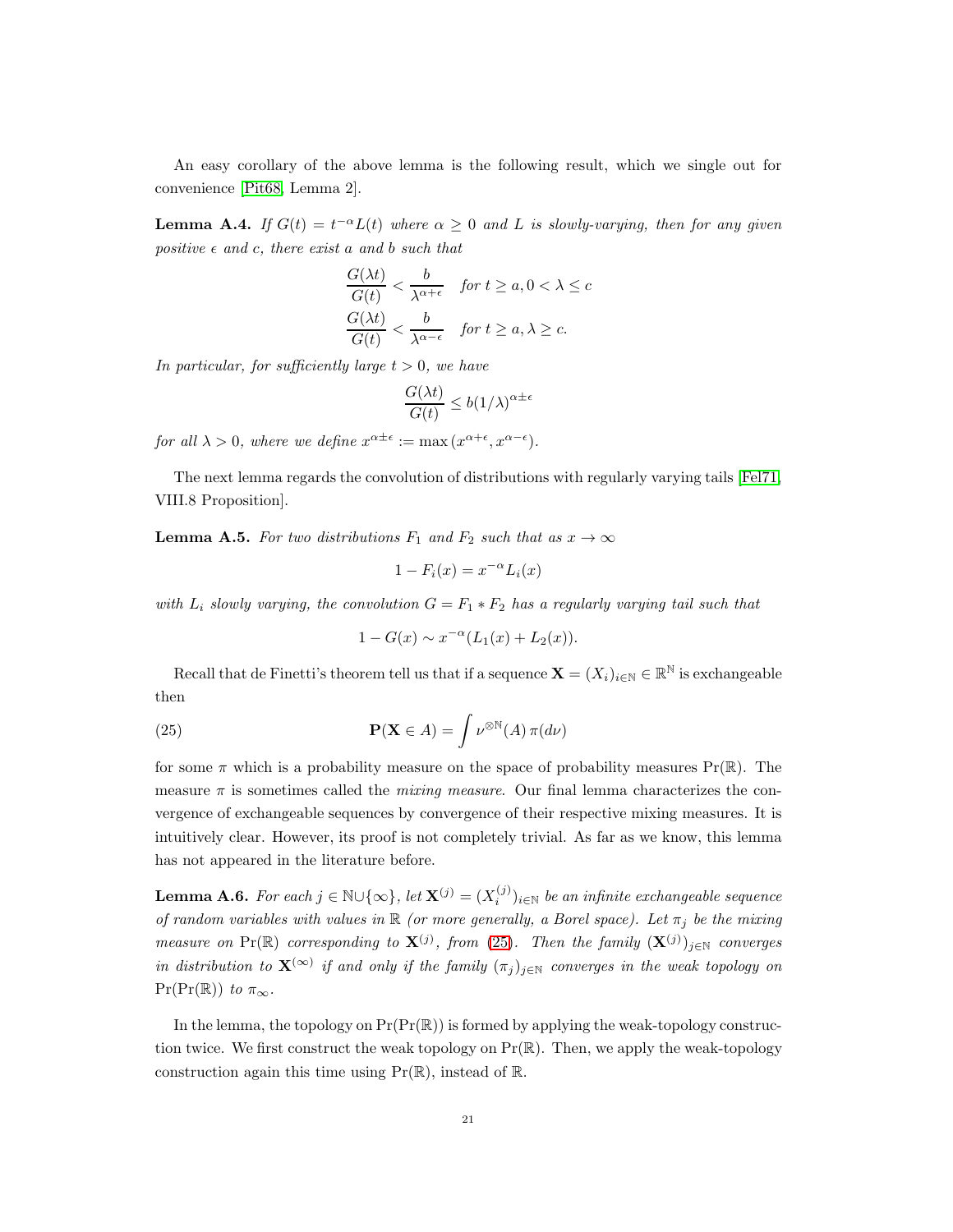In the proof of Theorem [3.1,](#page-4-1) we use the special case when the limiting sequence  $\mathbf{X}^{(\infty)}$  is a sequence of i.i.d. random variables. In that case, by [\(25\)](#page-20-2), it must be that  $\pi_{\infty}$  concentrates on a single element  $\nu \in \mathrm{Pr}(\mathbb{R})$ , i.e. it is a point mass,  $\pi_{\infty} = \delta_{\nu}$ , for some  $\nu \in \mathrm{Pr}(\mathbb{R})$ .

More specifically, we have the following corollary.

<span id="page-21-0"></span>**Corollary A.7.** In the setting of Theorem [3.1,](#page-4-1) the joint distribution of the exchangeable se- $\mathit{quence}\ (Y_i^{(\ell-1)}(\mathbf{x}))_{i\geq 1}\ \mathit{converges\ weakly\ to\ the\ product\ measure}\ \bigotimes_{i\geq 1}\mu_{\alpha,\sigma_{\ell-1}}\ as\ \min(n_1,\ldots,n_{\ell_{lev}})$ tends to  $\infty$  if and only if the random probability measures  $(\xi^{(\ell-1)}(dy,\omega;\mathbf{n}))_{\mathbf{n}\in\mathbb{N}^{\ell_{lev}}}$  defined in [\(9\)](#page-8-0) converge weakly, in probability, to the deterministic probability measure  $\mu_{\alpha,\sigma_{\ell-1}}$ .

*Proof of Lemma [A.6.](#page-20-0)* First suppose  $(\pi_j)_{j\in\mathbb{N}}$  converges to  $\pi_\infty$ . We want to show that  $(\mathbf{X}^{(j)})_{j\in\mathbb{N}}$ converges in distribution to  $\mathbf{X}^{(\infty)}$ . By [\[Kal02,](#page-23-7) Theorem 4.29], convergence in distribution of a sequence of random variables is equivalent to showing that for every  $m > 0$  and all bounded continuous functions  $f_1, \ldots, f_m$ , we have

$$
\mathbf{E}\Big[f_1(X_1^{(j)})\cdots f_m(X_m^{(j)})\Big] \to \mathbf{E}\Big[f_1(X_1^{(\infty)})\cdots f_m(X_m^{(\infty)})\Big]
$$

as  $j \to \infty$ . Rewriting the above using [\(25\)](#page-20-2) we must show that as  $j \to \infty$ ,

$$
\int_{\Pr(\mathbb{R})} \left( \int_{\mathbb{R}^m} \prod_{i=1}^m f_i(x_i) \, \nu^{\otimes m}(d\mathbf{x}) \right) \pi_j(d\nu) \longrightarrow \int_{\Pr(\mathbb{R})} \left( \int_{\mathbb{R}^m} \prod_{i=1}^m f_i(x_i) \, \nu^{\otimes m}(d\mathbf{x}) \right) \pi_\infty(d\nu).
$$

But this follows since  $\nu \mapsto \int_{\mathbb{R}^m} \prod_{i=1}^m f_i(x_i) \nu^{\otimes m}(d\mathbf{x})$  is a bounded continuous function on  $Pr(\mathbb{R})$  with respect to the weak topology.

We now prove the reverse direction. We assume  $(\mathbf{X}^{(j)})_{j\in\mathbb{N}}$  converges in distribution to  $\mathbf{X}^{(\infty)}$  and must show that  $(\pi_i)_{i\in\mathbb{N}}$  converges to  $\pi_{\infty}$ .

In order to show this we first claim that the family  $(\pi_j)_{j\in\mathbb{N}}$  is tight. By [\[Kal17,](#page-23-8) Theorem 4.10] (see also [\[GVdV17,](#page-23-9) Theorem A.6]), such tightness is equivalent to the tightness of the expected measures

$$
\left(\int \nu^{\otimes \mathbb{N}} \, \pi_j(d\nu)\right)_{j \in \mathbb{N}}.
$$

But these are just the distributions of the family  $(\mathbf{X}^{(j)})_{j\in\mathbb{N}}$  which we have assumed converges in distribution. Hence, its distributions are tight.

Let us return now to proving  $(\pi_j)_{j\in\mathbb{N}}$  converges to  $\pi_\infty$ . Suppose to the contrary that this is not the case. Since the family  $(\pi_j)_{j\in\mathbb{N}}$  is tight, by Prokhorov's theorem there must be another limit point of this family,  $\tilde{\pi} \neq \pi_{\infty}$ , and a subsequence  $(j_n)_{n \in \mathbb{N}}$  such that

$$
\pi_{j_n}\overset{\rm w}{\to}\tilde{\pi}
$$

as  $n \to \infty$ . By the first part of our proof, this implies that  $(\mathbf{X}^{(j_n)})_{n \in \mathbb{N}}$  converges in distribution to an exchangeable sequence with distribution  $\int \nu^{\otimes N} \tilde{\pi}(d\nu)$ . However, by assumption we have that  $(\mathbf{X}^{(j)})_{j\in\mathbb{N}}$  converges in distribution to  $\mathbf{X}^{(\infty)}$  which has distribution  $\int \nu^{\otimes \mathbb{N}} \pi_{\infty}(d\nu)$ . Thus, it must be that

$$
\int \nu^{\otimes \mathbb{N}} \tilde{\pi}(d\nu) = \int \nu^{\otimes \mathbb{N}} \pi_{\infty}(d\nu).
$$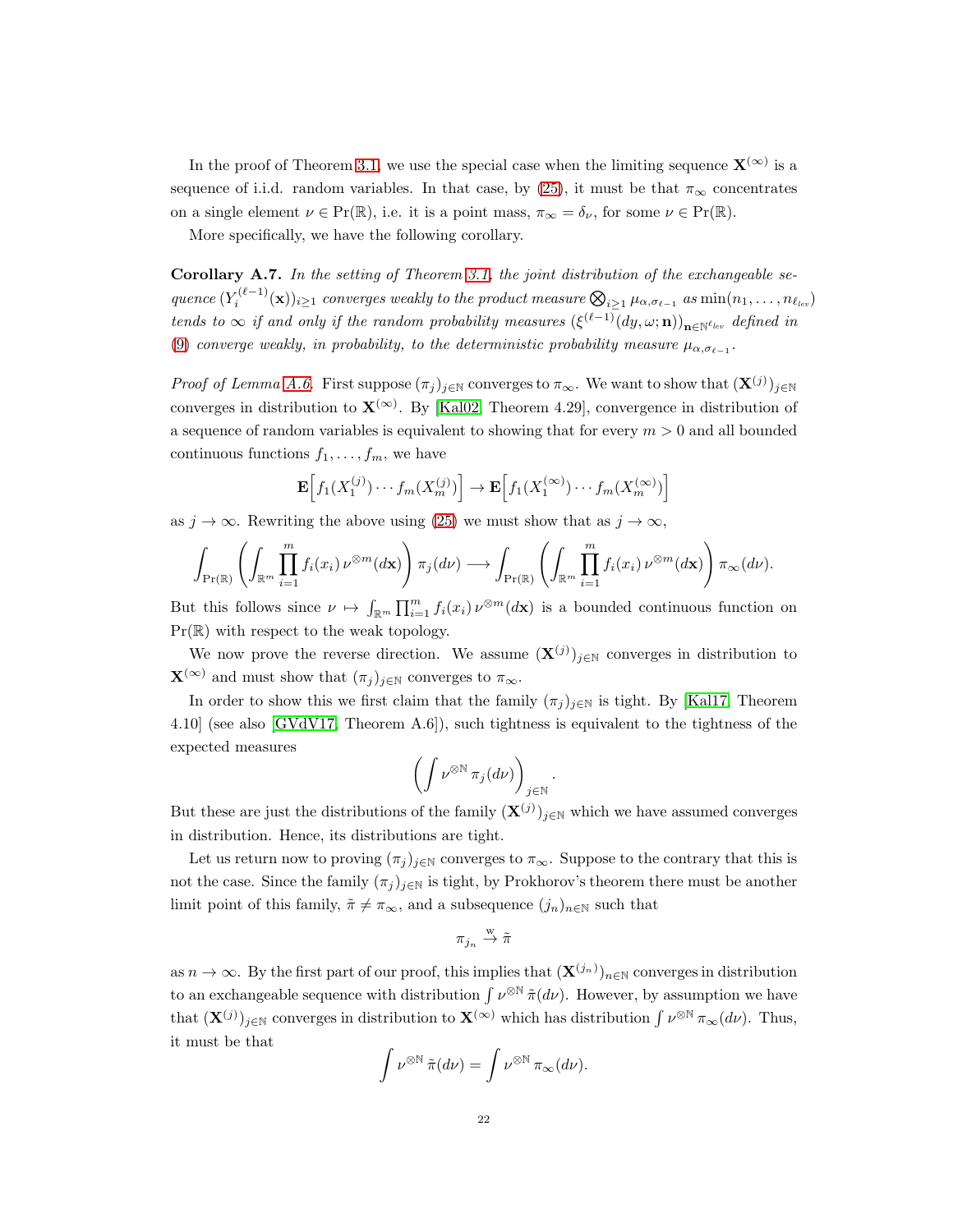But Proposition 1.4 in [\[Kal05\]](#page-23-4) tells us that the measure  $\pi$  in [\(25\)](#page-20-2) is unique contradicting  $\tilde{\pi} \neq \pi_{\infty}$ . Thus, it must be that  $(\pi_j)_{j \in \mathbb{N}}$  converges to  $\pi_{\infty}$ .

<span id="page-22-0"></span>**Lemma A.8.** Let  $\{X_{kn} : k \in \mathbb{N}\}\$  be i.i.d. with  $\mathbf{E}X_{1n} = 0$  for each  $n \in \mathbb{N}$ . If the family  $\{|X_{1n}|^p : n \in \mathbb{N}\}\$ is uniformly integrable for some  $p > 1$ , then as  $n \to \infty$ , we have

$$
S_n := \frac{1}{n} \sum_{k=1}^n X_{kn} \to 0
$$

in probability.

*Proof.* For  $M > 0$ , let

 $Y_{kn} := X_{kn} \mathbf{1}_{[|X_{kn}| \leq M]} - \mathbf{E}(X_{kn} \mathbf{1}_{[|X_{kn}| \leq M]}), Z_{kn} := X_{kn} \mathbf{1}_{[|X_{kn}| > M]} - \mathbf{E}(X_{kn} \mathbf{1}_{[|X_{kn}| > M]}),$ 

$$
T_n := \frac{1}{n} \sum_{k=1}^n Y_{kn}, \ U_n := \frac{1}{n} \sum_{k=1}^n Z_{kn}.
$$

By Markov's inequality,

$$
\mathbf{P}\big(|T_n| \ge \delta\big) \le \frac{\mathbf{Var}\,Y_{1n}}{n\delta^2} \le \frac{4M^2}{n\delta^2},
$$

and

$$
\mathbf{P}\big(|U_n|\geq \delta\big)\leq \frac{\mathbf{E}|U_n|^p}{\delta^p}\leq \frac{\mathbf{E}|Z_{1n}|^p}{\delta^p}.
$$

Thus, we have

$$
\limsup_{n\to\infty} \mathbf{P}(|S_n|\geq 2\delta) \leq \frac{1}{\delta^p} \sup_n \mathbf{E}|Z_{1n}|^p.
$$

<span id="page-22-1"></span>By the uniform integrability assumption, the right-hand side can be made arbitrarily small by increasing  $M$ .

## Appendix B. Multivariate Stable Laws

This section contains some basic definition and properties of multivariate stable distributions which may help familiarize some readers. The material in this section comes from the monograph [\[ST94\]](#page-24-7) and also [\[Kue73\]](#page-23-10).

**Definition B.1.** A probability measure  $\mu$  on  $\mathbb{R}^k$  is said to be (jointly) stable if for all  $a, b \in \mathbb{R}$  and two independent random variables X and Y with distribution  $\mu$ , there exist  $c \in \mathbb{R}$  and  $v \in \mathbb{R}^k$  such that

$$
aX + bY \stackrel{d}{=} cX + v.
$$

If  $\mu$  is symmetric, then it is said to be **symmetric stable**.

Similar to the one-dimensional case, there exists a constant  $\alpha \in (0, 2]$  such that  $c^{\alpha} = a^{\alpha} + b^{\alpha}$ for all  $a, b$ , which we call the **index of stability**. The distribution  $\mu$  is multivariate Gaussian in the case  $\alpha = 2$ .

<span id="page-22-2"></span>**Theorem B.2.** Let  $\alpha \in (0, 2)$ . A random variable **X** taking values in  $\mathbb{R}^k$  is symmetric stable if and only if there exists a finite symmetric measure  $\Gamma$  on the unit sphere  $S_{k-1} = \{x \in \mathbb{R}^k :$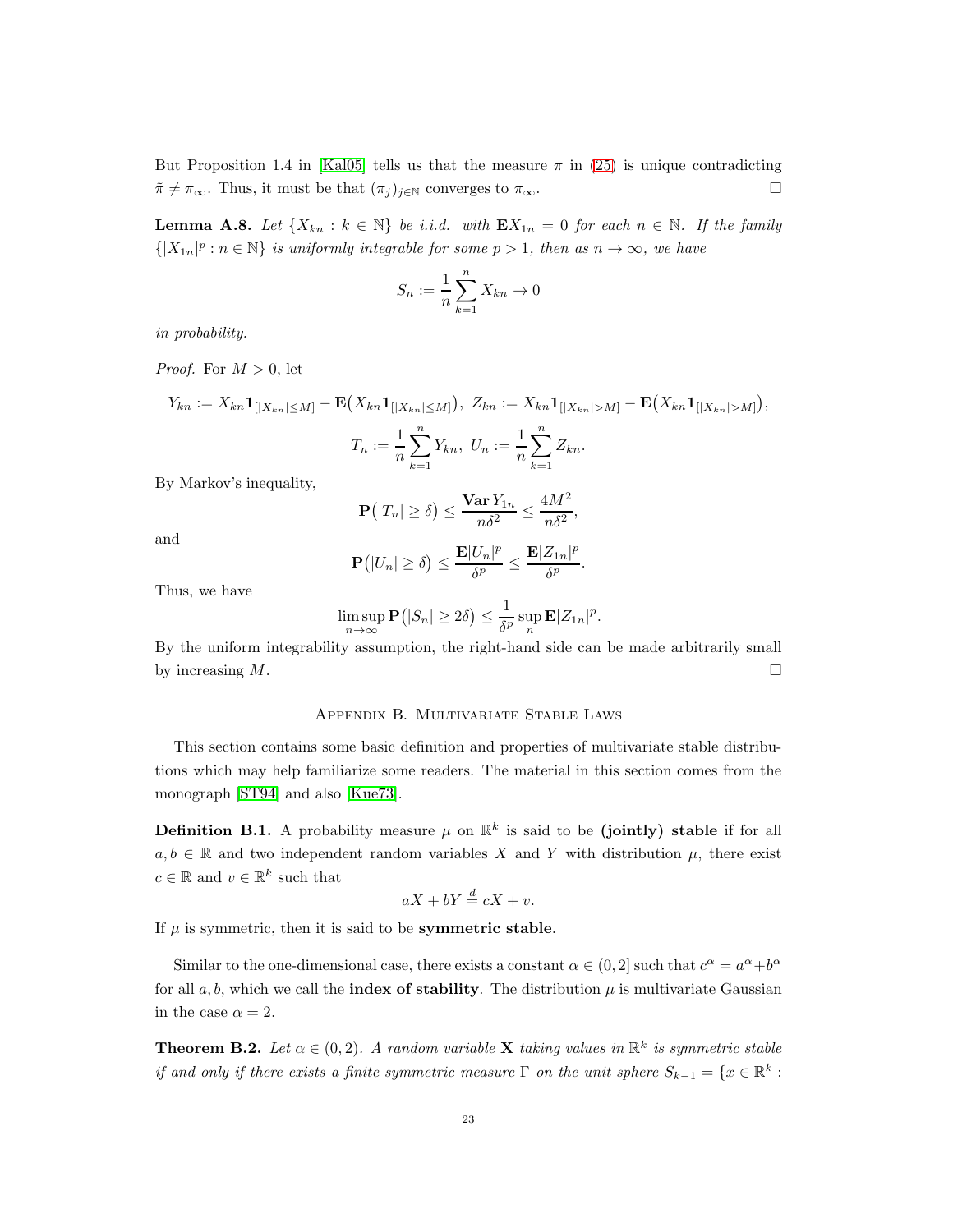$|x| = 1$  such that

(26) 
$$
\mathbf{E} \exp\left(i\langle \mathbf{t}, \mathbf{X}\rangle\right) = \exp\left(-\int_{S_{k-1}} |\langle \mathbf{t}, \mathbf{s}\rangle|^{\alpha} \Gamma(d\mathbf{s})\right)
$$

for all  $\mathbf{t} \in \mathbb{R}^k$ . The measure  $\Gamma$  is called the **spectral measure** of **X**, and the distribution is denoted as  $S_{\alpha}S_k(\Gamma)$ .

In the case  $k = 1$ , the measure Γ is always of the form  $c\delta_1 + c\delta_{-1}$ . Thus, the characteristic function reduces to the familiar form

$$
\mathbf{E}e^{itX} = e^{-|\sigma t|^{\alpha}}.
$$

Acknowledgments. We thank François Caron and Juho Lee for sugggesting the paper [\[FFP20\]](#page-23-2) to us. PJ and HL were funded in part by the National Research Foundation of Korea (NRF) grant NRF-2017R1A2B2001952. PJ, HL, and JL were funded in part by the National Research Foundation of Korea (NRF) grant NRF-2019R1A5A1028324. HY was supported by the Engineering Research Center Program through the National Research Foundation of Korea (NRF) funded by the Korean Government MSIT (NRF-2018R1A5A1059921), and also by Next-Generation Information Computing Development Program through the National Research Foundation of Korea (NRF) funded by the Ministry of Science, ICT (2017M3C4A7068177).

## **REFERENCES**

<span id="page-23-10"></span><span id="page-23-9"></span><span id="page-23-8"></span><span id="page-23-7"></span><span id="page-23-6"></span><span id="page-23-5"></span><span id="page-23-4"></span><span id="page-23-3"></span><span id="page-23-2"></span><span id="page-23-1"></span><span id="page-23-0"></span>

| [Ald86]                  | David J Aldous. Classical convergence of triangular arrays, stable laws and schauder's fixed-        |
|--------------------------|------------------------------------------------------------------------------------------------------|
|                          | point theorem. Advances in applied probability, pages 9–14, 1986.                                    |
|                          | (dGMHR+18) Alexander G. de G. Matthews, Jiri Hron, Mark Rowland, Richard E. Turner, and Zoubin       |
|                          | Ghahramani. Gaussian process behaviour in wide deep neural networks. In 6th International            |
|                          | Conference on Learning Representations, ICLR 2018, Vancouver, BC, Canada, April 30 -                 |
|                          | May 3, 2018, Conference Track Proceedings. OpenReview.net, 2018.                                     |
| $\left[$ Dur $19\right]$ | Rick Durrett. <i>Probability: theory and examples</i> , volume 49. Cambridge university press, 2019. |
| [FeI71]                  | William Feller. An introduction to probability theory and its applications, vol 2. John Wiley        |
|                          | $&$ Sons, 1971.                                                                                      |
| $[$ FFP20 $]$            | Stefano Favaro, Sandra Fortini, and Stefano Peluchetti. Stable behaviour of infinitely wide deep     |
|                          | neural networks. $arXiv$ preprint $arXiv.2003.00394$ , 2020.                                         |
| [GVdV17]                 | Subhashis Ghosal and Aad Van der Vaart. Fundamentals of nonparametric Bayesian inference,            |
|                          | volume 44. Cambridge University Press, 2017.                                                         |
| [JHG18]                  | Arthur Jacot, Clément Hongler, and Franck Gabriel. Neural tangent kernel: Convergence and            |
|                          | generalization in neural networks. In Samy Bengio, Hanna M. Wallach, Hugo Larochelle, Kris-          |
|                          | ten Grauman, Nicolò Cesa-Bianchi, and Roman Garnett, editors, Advances in Neural Infor-              |
|                          | mation Processing Systems 31: Annual Conference on Neural Information Processing Systems             |
|                          | 2018, NeurIPS 2018, December 3-8, 2018, Montréal, Canada, pages 8580–8589, 2018.                     |
| [Ka102]                  | Olav Kallenberg. Foundations of modern probability. Springer, 2002.                                  |
| [Ka105]                  | Olav Kallenberg. Probabilistic Symmetries and Invariance Principles. Springer, 2005.                 |
| [Kal17]                  | Olav Kallenberg. Random measures, theory and applications, volume 1. Springer, 2017.                 |
| Kue73                    | James Kuelbs. A representation theorem for symmetric stable processes and stable measures            |
|                          | on h. Zeitschrift für Wahrscheinlichkeitstheorie und verwandte Gebiete, 26(4):259–271, 1973.         |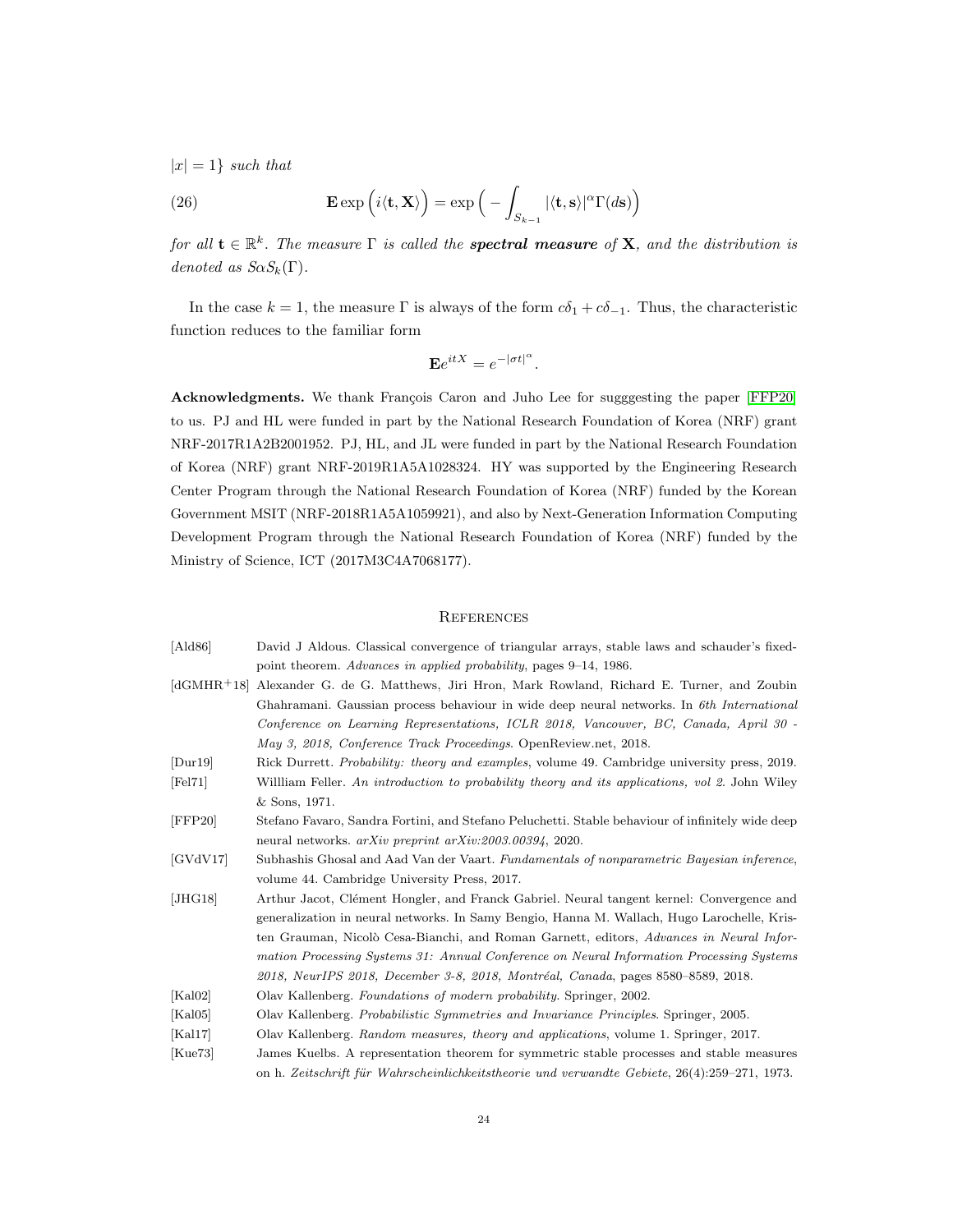<span id="page-24-1"></span>

| $[LBN+18]$ | Jaehoon Lee, Yasaman Bahri, Roman Novak, Samuel S. Schoenholz, Jeffrey Pennington, and       |
|------------|----------------------------------------------------------------------------------------------|
|            | Jascha Sohl-Dickstein. Deep neural networks as gaussian processes. In 6th International Con- |
|            | ference on Learning Representations, ICLR 2018, Vancouver, BC, Canada, April 30 - May 3,     |
|            | 2018, Conference Track Proceedings. OpenReview.net, 2018.                                    |

- <span id="page-24-5"></span>[LSP+20] Jaehoon Lee, Samuel S. Schoenholz, Jeffrey Pennington, Ben Adlam, Lechao Xiao, Roman Novak, and Jascha Sohl-Dickstein. Finite versus infinite neural networks: an empirical study. In Hugo Larochelle, Marc'Aurelio Ranzato, Raia Hadsell, Maria-Florina Balcan, and Hsuan-Tien Lin, editors, *Advances in Neural Information Processing Systems 33: Annual Conference on Neural Information Processing Systems 2020, NeurIPS 2020, December 6-12, 2020, virtual*, 2020.
- <span id="page-24-4"></span>[LXS+19] Jaehoon Lee, Lechao Xiao, Samuel S. Schoenholz, Yasaman Bahri, Roman Novak, Jascha Sohl-Dickstein, and Jeffrey Pennington. Wide neural networks of any depth evolve as linear models under gradient descent. In Hanna M. Wallach, Hugo Larochelle, Alina Beygelzimer, Florence d'Alch´e-Buc, Emily B. Fox, and Roman Garnett, editors, *Advances in Neural Information Processing Systems 32: Annual Conference on Neural Information Processing Systems 2019, NeurIPS 2019, December 8-14, 2019, Vancouver, BC, Canada*, pages 8570–8581, 2019.
- <span id="page-24-0"></span>[Nea96] Radford M. Neal. *Bayesian Learning for Neural Networks*. Springer-Verlag, Berlin, Heidelberg, 1996.
- <span id="page-24-2"></span>[NXB+19] Roman Novak, Lechao Xiao, Yasaman Bahri, Jaehoon Lee, Greg Yang, Jiri Hron, Daniel A. Abolafia, Jeffrey Pennington, and Jascha Sohl-Dickstein. Bayesian deep convolutional networks with many channels are gaussian processes. In *7th International Conference on Learning Representations, ICLR 2019, New Orleans, LA, USA, May 6-9, 2019*. OpenReview.net, 2019.
- <span id="page-24-10"></span>[Pit68] EJG Pitman. On the behaviour of the characteristic function of a probability distribution in the neighbourhood of the origin. *Journal of the Australian Mathematical Society*, 8(3):423–443, 1968.
- <span id="page-24-8"></span>[RF10] Halsey Lawrence Royden and Patrick Fitzpatrick. *Real analysis 4th ed.* Macmillan New York, 2010.
- <span id="page-24-9"></span>[SS77] Damodar N Shanbhag and Maddipatla Sreehari. On certain self-decomposable distributions. Zeitschrift für Wahrscheinlichkeitstheorie und verwandte Gebiete, 38(3):217–222, 1977.
- <span id="page-24-7"></span>[ST94] G. Samorodnitsky and M.S. Taqqu. *Stable non-Gaussian random processes: stochastic models with infinite variance*. Chapman & Hall/CRC, 1994.
- <span id="page-24-6"></span>[WS99] Martin J. Wainwright and Eero P. Simoncelli. Scale mixtures of gaussians and the statistics of natural images. In Sara A. Solla, Todd K. Leen, and Klaus-Robert M¨uller, editors, *Advances in Neural Information Processing Systems 12, [NIPS Conference, Denver, Colorado, USA, November 29 - December 4, 1999]*, pages 855–861. The MIT Press, 1999.
- <span id="page-24-3"></span>[Yan19] Greg Yang. Wide feedforward or recurrent neural networks of any architecture are gaussian processes. In Hanna M. Wallach, Hugo Larochelle, Alina Beygelzimer, Florence d'Alché-Buc, Emily B. Fox, and Roman Garnett, editors, *Advances in Neural Information Processing Systems 32: Annual Conference on Neural Information Processing Systems 2019, NeurIPS 2019, December 8-14, 2019, Vancouver, BC, Canada*, pages 9947–9960, 2019.